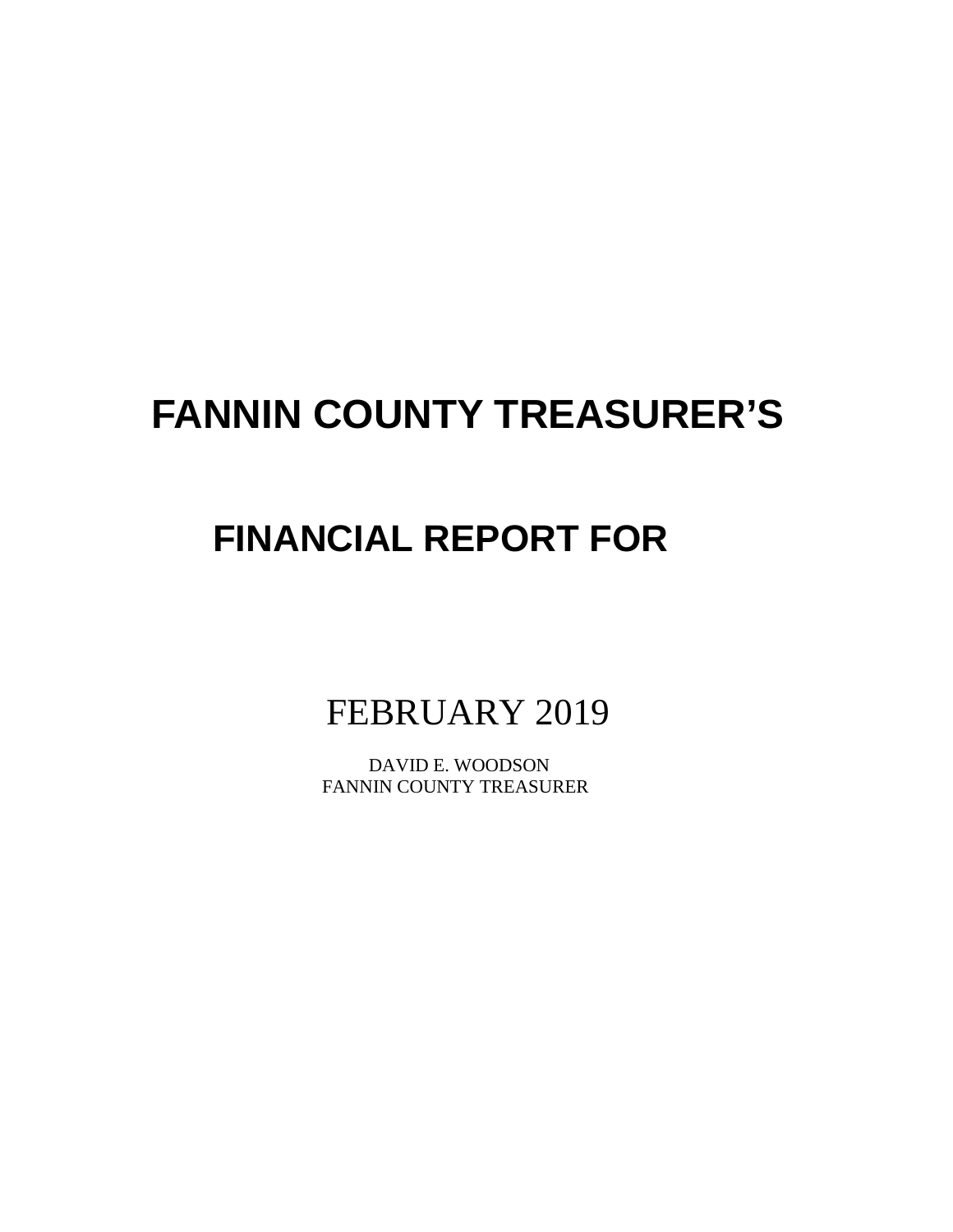# 03/04/2019 FUND DEPOSIT LISTING PAGE 1

| RECEIPT | <b>RECEIVED</b> | DATE            | DATE    | DESCRIPTION       | <b>BANK</b> | INCOME  | <b>REPORT</b> | AMOUNT          |
|---------|-----------------|-----------------|---------|-------------------|-------------|---------|---------------|-----------------|
| NUMBER  | FROM            | <b>RECEIVED</b> | DEPOSIT | OF MONEY RECEIVED | ACCOUNT     | ACCOUNT | CODES         | <b>RECEIVED</b> |
|         |                 |                 |         |                   |             |         |               |                 |

GENERAL FUND

|                            | =====================================                                                        |                                 |                                                                                                |                  |                  |              |
|----------------------------|----------------------------------------------------------------------------------------------|---------------------------------|------------------------------------------------------------------------------------------------|------------------|------------------|--------------|
|                            | 0000190343-01 DISTRICT ATTORNEY TRUST                                                        |                                 | 02-01-2019 02-01-2019 DISTRICT ATTORNEY F 10-103-100                                           |                  | $10 - 340 - 475$ | 4.71         |
| 0000190344-01 TEXPOOL      |                                                                                              |                                 | 02-01-2019 02-01-2019 JAN. 2019 INTEREST 10-103-175                                            |                  | $10 - 360 - 100$ | 6,775.42     |
| 0000190345-01 TAX A/C      |                                                                                              |                                 | 02-04-2019 02-04-2019 WEEK OF 01/25/19                                                         | $10 - 103 - 100$ | $10 - 321 - 200$ | 11.50        |
|                            | 0000190346-01 COMPTROLLER- JUDICIARY                                                         | 02-04-2019 02-04-2019 LONGEVITY |                                                                                                | $10 - 103 - 100$ | $10 - 370 - 151$ | 1,080.00     |
|                            | 0000190347-01 BOND SUPERVISION                                                               |                                 | 02-04-2019 02-04-2019 WEEK OF 01/27/19 TH 10-103-100                                           |                  | $10 - 340 - 573$ | 1,620.00     |
|                            | 0000190348-01 VISION MEDIA GROUP, INC.                                                       |                                 | 02-04-2019 02-04-2019 FEB. 2019 TOWER REN 10-103-100                                           |                  | $10 - 370 - 100$ | 200.00       |
|                            | 0000190350-01 FANNIN COUNTY HEALTH DEPT 02-04-2019 02-04-2019 FEB. 2019 PERMITS & 10-103-100 |                                 |                                                                                                |                  | $10 - 320 - 545$ | 1,825.00     |
| 0000190352-01 TAC          |                                                                                              |                                 | 02-06-2019 02-06-2019 REPAIR 2017 FORD (V 10-103-100                                           |                  | $10 - 560 - 454$ | 4,138.04     |
|                            | 0000190354-01 APPRAISAL DISTRICT                                                             | 02-07-2019 02-07-2019 TAXES     |                                                                                                | $10 - 103 - 100$ | $10 - 310 - 110$ | 1,221,841.78 |
|                            | 0000190354-07 APPRAISAL DISTRICT                                                             | 02-07-2019 02-07-2019 TAXES     |                                                                                                | $10 - 103 - 100$ | $10 - 310 - 120$ | 18,364.50    |
| 0000190355-01 TAX A/C      |                                                                                              |                                 | 02-07-2019 02-07-2019 WEEK OF 02/01/19 18 10-103-100                                           |                  | $10 - 321 - 250$ | 900.00       |
| 0000190356-01 TAX A/C      |                                                                                              |                                 | 02-07-2019 02-07-2019 WEEK OF 02/01/19                                                         | $10 - 103 - 100$ | $10 - 321 - 200$ | 2,535.60     |
|                            | 0000190357-01 SHERIFF CIVIL PROCESS                                                          |                                 | 02-07-2019 02-07-2019 SHERIFF FEES                                                             | $10 - 103 - 100$ | $10 - 340 - 560$ | 6,404.80     |
|                            | 0000190357-02 SHERIFF CIVIL PROCESS                                                          |                                 | 02-07-2019 02-07-2019 INTEREST EARNINGS                                                        | $10 - 103 - 100$ | $10 - 360 - 100$ | 6.23         |
| 0000190359-01 LEGEND BANK  |                                                                                              |                                 | 02-07-2019 02-07-2019 JAN. 2019 INTEREST 10-103-100                                            |                  | $10 - 360 - 100$ | 2,342.42     |
| 0000190359-29 LEGEND BANK  |                                                                                              |                                 | 02-07-2019 02-07-2019 JAN. 2019 INTEREST                                                       | $10 - 100 - 100$ | $10 - 360 - 100$ | 19.74        |
|                            | 0000190360-01 CONSTABLE PCT. # 2                                                             |                                 | 02-07-2019 02-07-2019 SERVE PAPERS                                                             | $10 - 103 - 100$ | $10 - 340 - 552$ | 70.00        |
|                            | 0000190361-01 CONSTABLE PCT. # 2                                                             |                                 | 02-07-2019 02-07-2019 SERVE PAPERS                                                             | $10 - 103 - 100$ | $10 - 340 - 552$ | 70.00        |
| 0000190362-01 COMPTROLLER  |                                                                                              |                                 | 02-08-2019 02-08-2019 DEC. 2018 LOCAL SAL 10-103-100                                           |                  | $10 - 318 - 160$ | 87,847.55    |
|                            | 0000190364-01 FANNIN COUNTY HEALTH INSP 02-08-2019 02-08-2019 JAN. 2019 PERMITS & 10-103-100 |                                 |                                                                                                |                  | $10 - 320 - 300$ | 7,360.15     |
|                            | 0000190365-01 BOND SUPERVISION                                                               |                                 | 02-08-2019 02-08-2019 WEEK OF 02/03/19 TH 10-103-100                                           |                  | $10 - 340 - 573$ | 1,180.00     |
|                            | 0000190369-01 EMORY LIVESTOCK AUCTION,                                                       |                                 | 02-12-2019 02-12-2019 SALE OF STRAY LIVES 10-103-100                                           |                  | $10 - 370 - 432$ | 2,438.34     |
|                            | 0000190371-01 APPRAISAL DISTRICT                                                             | 02-14-2019 02-14-2019 TAXES     |                                                                                                | $10 - 103 - 100$ | $10 - 310 - 110$ | 624,890.02   |
|                            | 0000190371-02 APPRAISAL DISTRICT                                                             | 02-14-2019 02-14-2019 TAXES     |                                                                                                | $10 - 103 - 100$ | $10 - 321 - 901$ | 741.45       |
|                            | 0000190371-08 APPRAISAL DISTRICT                                                             | 02-14-2019 02-14-2019 TAXES     |                                                                                                | $10 - 103 - 100$ | $10 - 310 - 120$ | 5,716.08     |
| 0000190373-01 TAX A/C      |                                                                                              |                                 | 02-14-2019 02-14-2019 WEEK OF 02/08/19 14 10-103-100                                           |                  | $10 - 321 - 250$ | 745.00       |
| 0000190374-01 TAX A/C      |                                                                                              |                                 | 02-14-2019 02-14-2019 WEEK OF 02/08/19                                                         | $10 - 103 - 100$ | $10 - 321 - 200$ | 2,184.63     |
| 0000190375-01 TAX A/C      |                                                                                              |                                 | 02-14-2019 02-14-2019 WEEK OF 02/01/19                                                         | $10 - 103 - 100$ | $10 - 321 - 200$ | 2.30         |
|                            | 0000190383-01 TEXAS DISTRICT & COUNTY                                                        |                                 | 02-14-2019 02-14-2019 TRAVEL REIMBURSEMEN 10-103-100                                           |                  | $10 - 475 - 427$ | 160.00       |
|                            | 0000190385-01 BOND SUPERVISION                                                               |                                 | 02-15-2019 02-15-2019 WEEK OF 02/10/19 TH 10-103-100                                           |                  | $10 - 340 - 573$ | 1,310.00     |
|                            | 0000190386-01 COMPTROLLER- JUDICIARY                                                         |                                 | 02-19-2019 02-19-2019 JURY REIMBURSEMENT 10-103-100                                            |                  | $10 - 370 - 139$ | 6,630.00     |
|                            | 0000190390-01 SULPHUR SPRINGS LIVESTOCK 02-20-2019 02-20-2019 SALE OF LIVESTOCK              |                                 |                                                                                                | $10 - 103 - 100$ | $10 - 370 - 432$ | 1,049.90     |
|                            | 0000190391-01 HUNT COUNTY LIVESTOCK                                                          |                                 | 02-20-2019 02-20-2019 SALE OF LIVESTOCK                                                        | $10 - 103 - 100$ | $10 - 370 - 432$ | 84.88        |
|                            | 0000190392-01 APPRAISAL DISTRICT                                                             | 02-21-2019 02-21-2019 TAXES     |                                                                                                | $10 - 103 - 100$ | $10 - 310 - 110$ | 30,659.10    |
|                            | 0000190392-02 APPRAISAL DISTRICT                                                             | 02-21-2019 02-21-2019 TAXES     |                                                                                                | $10 - 103 - 100$ | $10 - 321 - 901$ | 123.30       |
|                            | 0000190392-08 APPRAISAL DISTRICT                                                             | 02-21-2019 02-21-2019 TAXES     |                                                                                                | $10 - 103 - 100$ | $10 - 310 - 120$ | 3,351.20     |
|                            | 0000190393-01 HEALTH & HUMAN SERVICES                                                        |                                 | 02-21-2019 02-21-2019 UNTILITY REIMBURSEM 10-103-100                                           |                  | $10 - 370 - 147$ | 1,195.66     |
|                            | 0000190397-01 COMPTROLLER - JUDICIARY                                                        |                                 | 02-22-2019 02-22-2019 CCL SALARY SUPPLEME 10-103-100                                           |                  | $10 - 370 - 410$ | 21,000.00    |
| 0000190399-01 F.C.I.M.C.T. |                                                                                              |                                 | 02-25-2019 02-25-2019 FY18 INTEREST                                                            | $10 - 103 - 100$ | $10 - 370 - 120$ | 3,485.57     |
|                            | 0000190405-01 AMERICAN TOWER                                                                 |                                 | 02-25-2019 02-25-2019 MAR. 2019 TOWER REN 10-103-100                                           |                  | $10 - 370 - 115$ | 1,064.61     |
|                            | 0000190406-01 BOND SUPERVISION                                                               |                                 | 02-26-2019 02-26-2019 WEEK OF 02/17/19 TH 10-103-100                                           |                  | $10 - 340 - 573$ | 1,070.00     |
|                            | 0000190407-01 CONSTABLE PCT. # 1                                                             |                                 | 02-27-2019 02-27-2019 SERVE PAPERS                                                             |                  |                  | 150.00       |
|                            |                                                                                              |                                 |                                                                                                | 10-103-100       | $10 - 340 - 551$ |              |
|                            | 0000190411-01 APPRAISAL DISTRICT<br>0000190411-02 APPRAISAL DISTRICT                         | 02-28-2019 02-28-2019 TAXES     |                                                                                                | $10 - 103 - 100$ | $10 - 310 - 110$ | 65,487.09    |
|                            |                                                                                              | 02-28-2019 02-28-2019 TAXES     |                                                                                                | 10-103-100       | $10 - 321 - 901$ | 39.98        |
|                            | 0000190411-08 APPRAISAL DISTRICT                                                             | 02-28-2019 02-28-2019 TAXES     |                                                                                                | $10 - 103 - 100$ | $10 - 310 - 120$ | 3,178.03     |
| 0000190412-01 TAX A/C      |                                                                                              |                                 | 02-28-2019 02-28-2019 WEEK OF 02/22/19 19 10-103-100<br>02-28-2019 02-28-2019 WEEK OF 02/08/19 |                  | $10 - 321 - 250$ | 990.00       |
| 0000190413-01 TAX A/C      |                                                                                              |                                 |                                                                                                | $10 - 103 - 100$ | $10 - 321 - 200$ | 2.30         |
| 0000190414-01 TAX A/C      |                                                                                              |                                 | 02-28-2019 02-28-2019 WEEK OF 02/15/19<br>02-28-2019 02-28-2019 WEEK OF 02/15/19               | 10-103-100       | $10 - 321 - 200$ | 13.80        |
| 0000190415-01 TAX A/C      |                                                                                              |                                 |                                                                                                | $10 - 103 - 100$ | $10 - 321 - 200$ | 1,456.05     |
| 0000190416-01 TAX A/C      |                                                                                              |                                 | 02-28-2019 02-28-2019 WEEK OF 02/15/19 12 10-103-100                                           |                  | $10 - 321 - 250$ | 620.00       |

FUND TOTAL 2,144,436.73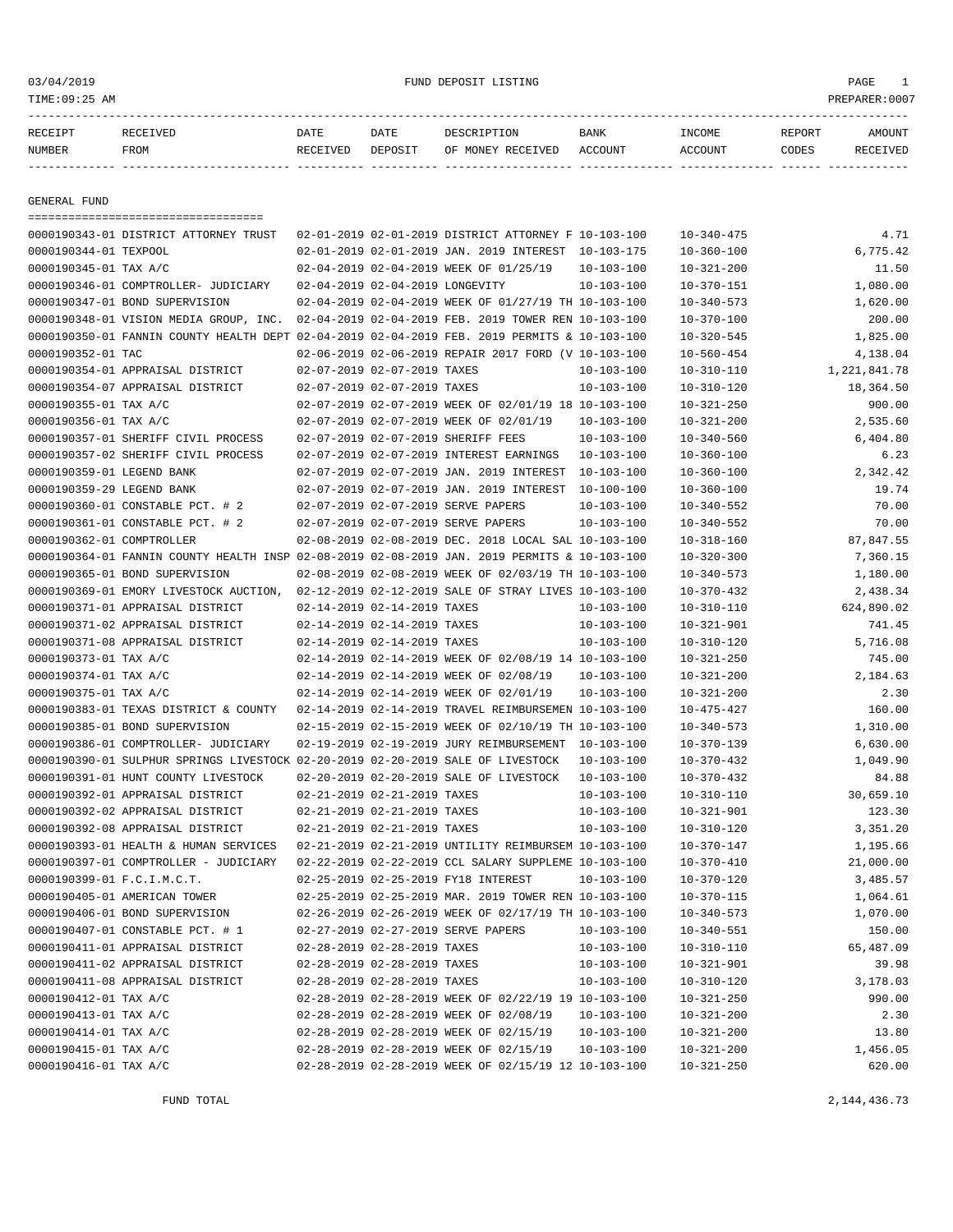| TIME:09:25 AM             |                               |                  |                 |             |                                                     |                        |                   |                 | PREPARER:0007      |
|---------------------------|-------------------------------|------------------|-----------------|-------------|-----------------------------------------------------|------------------------|-------------------|-----------------|--------------------|
| RECEIPT<br>NUMBER         | RECEIVED<br>FROM              | DATE<br>RECEIVED | DATE<br>DEPOSIT | DESCRIPTION | OF MONEY RECEIVED                                   | <b>BANK</b><br>ACCOUNT | INCOME<br>ACCOUNT | REPORT<br>CODES | AMOUNT<br>RECEIVED |
|                           |                               |                  |                 |             |                                                     |                        |                   |                 |                    |
| COURTHOUSE SECURITY       |                               |                  |                 |             |                                                     |                        |                   |                 |                    |
|                           | ============================= |                  |                 |             |                                                     |                        |                   |                 |                    |
| 0000190359-02 LEGEND BANK |                               |                  |                 |             | 02-07-2019 02-07-2019 JAN. 2019 INTEREST 11-103-100 |                        | $11 - 360 - 100$  |                 | 19.99              |

FUND TOTAL 19.99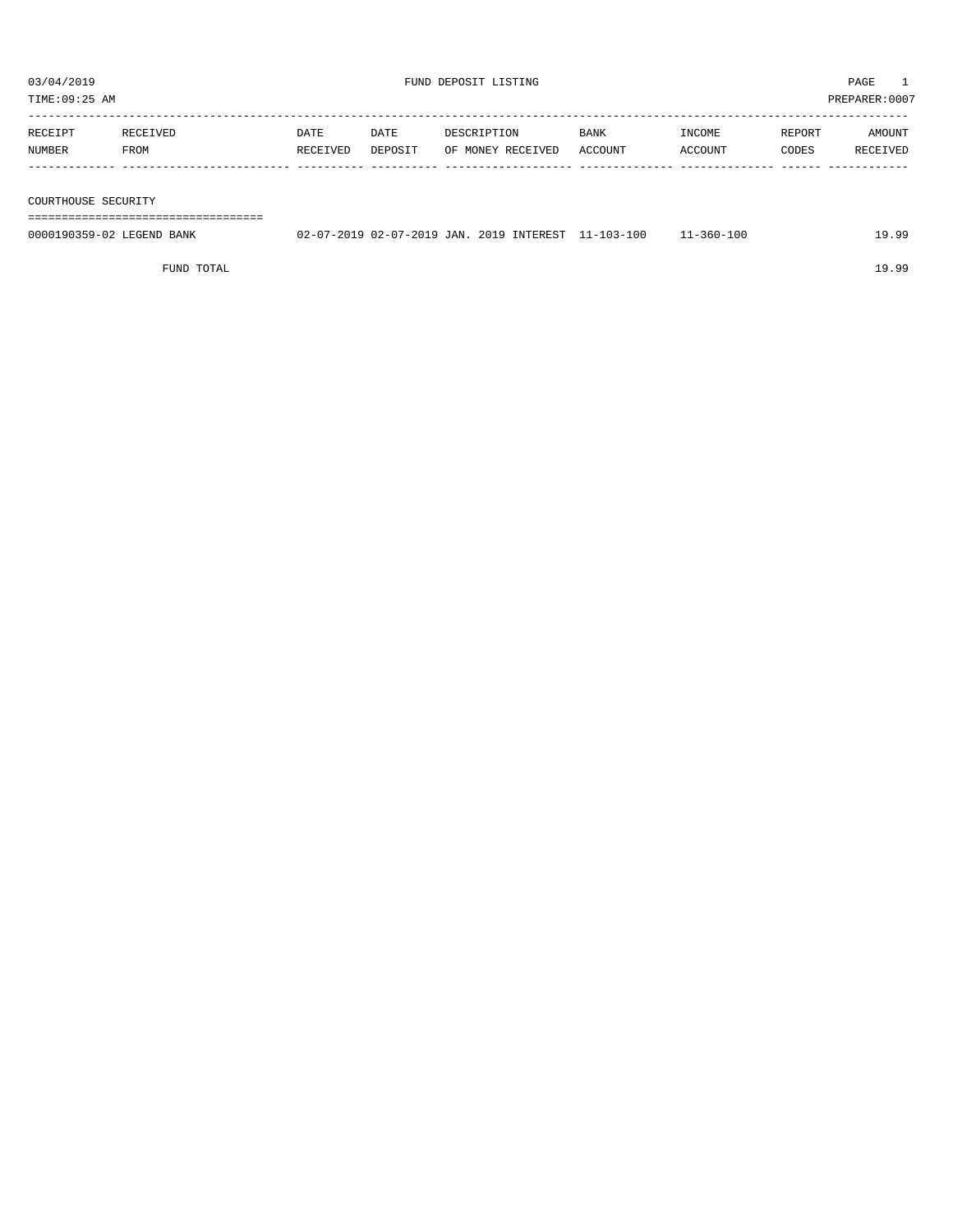TIME:09:25 AM PREPARER:0007

| RECEIPT | RECEIVED | DATE     | DATE    | DESCRIPTION       | <b>BANK</b> | INCOME  | REPORT | AMOUNT   |
|---------|----------|----------|---------|-------------------|-------------|---------|--------|----------|
| NUMBER  | FROM     | RECEIVED | DEPOSIT | OF MONEY RECEIVED | ACCOUNT     | ACCOUNT | CODES  | RECEIVED |
|         |          |          |         |                   |             |         |        |          |

CO.CLK.VITAL STAT.FEE

===================================

| 0000190359-03 LEGEND BANK | 02-07-2019 02-07-2019 JAN. 2019 INTEREST 1 |  |  | $12 - 103 - 100$ | $12 - 360 - 100$ |  |
|---------------------------|--------------------------------------------|--|--|------------------|------------------|--|
|                           |                                            |  |  |                  |                  |  |

FUND TOTAL  $0.82$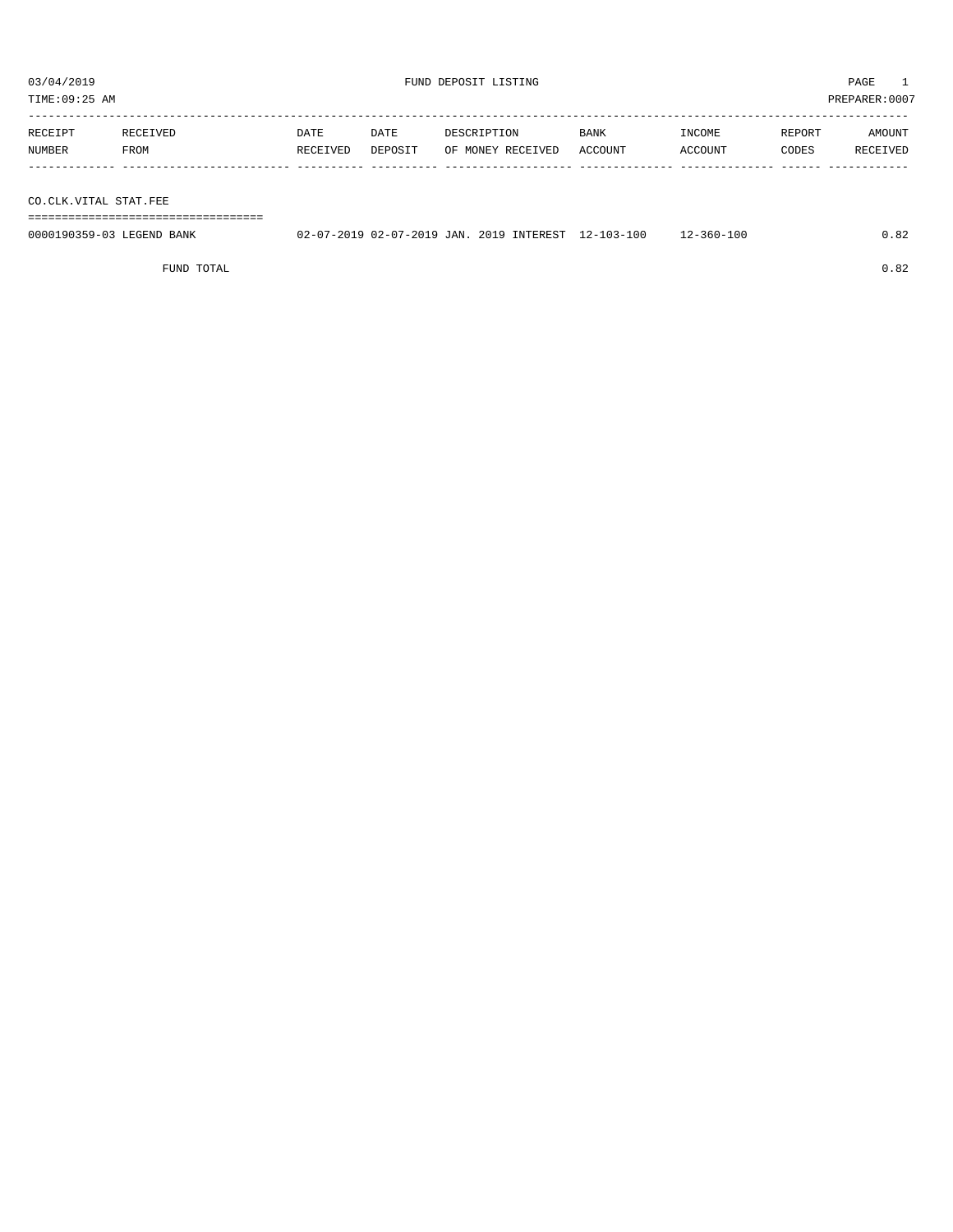TIME:09:25 AM PREPARER:0007

| RECEIPT               | RECEIVED | DATE     | DATE    | DESCRIPTION       | BANK    | INCOME  | REPORT | AMOUNT   |
|-----------------------|----------|----------|---------|-------------------|---------|---------|--------|----------|
| NUMBER                | FROM     | RECEIVED | DEPOSIT | OF MONEY RECEIVED | ACCOUNT | ACCOUNT | CODES  | RECEIVED |
|                       |          |          |         |                   |         |         |        |          |
|                       |          |          |         |                   |         |         |        |          |
| BAIL BONDS TRUST FUND |          |          |         |                   |         |         |        |          |
|                       |          |          |         |                   |         |         |        |          |

| 0000190394-01 CARPENTER'S BAIL BONDS                                   | 02-21-2019 02-21-2019 BOND FEES | $13 - 103 - 113$ | $13 - 345 - 113$ | 180.00 |
|------------------------------------------------------------------------|---------------------------------|------------------|------------------|--------|
| 0000190395-01 FANNIN COUNTY BAIL BONDS 02-21-2019 02-21-2019 BOND FEES |                                 | $13 - 103 - 113$ | $13 - 345 - 113$ | 180.00 |
| 0000190396-01 DOC'S BAIL BONDS                                         | 02-21-2019 02-21-2019 BOND FEES | $13 - 103 - 113$ | $13 - 345 - 113$ | 75.00  |

FUND TOTAL 435.00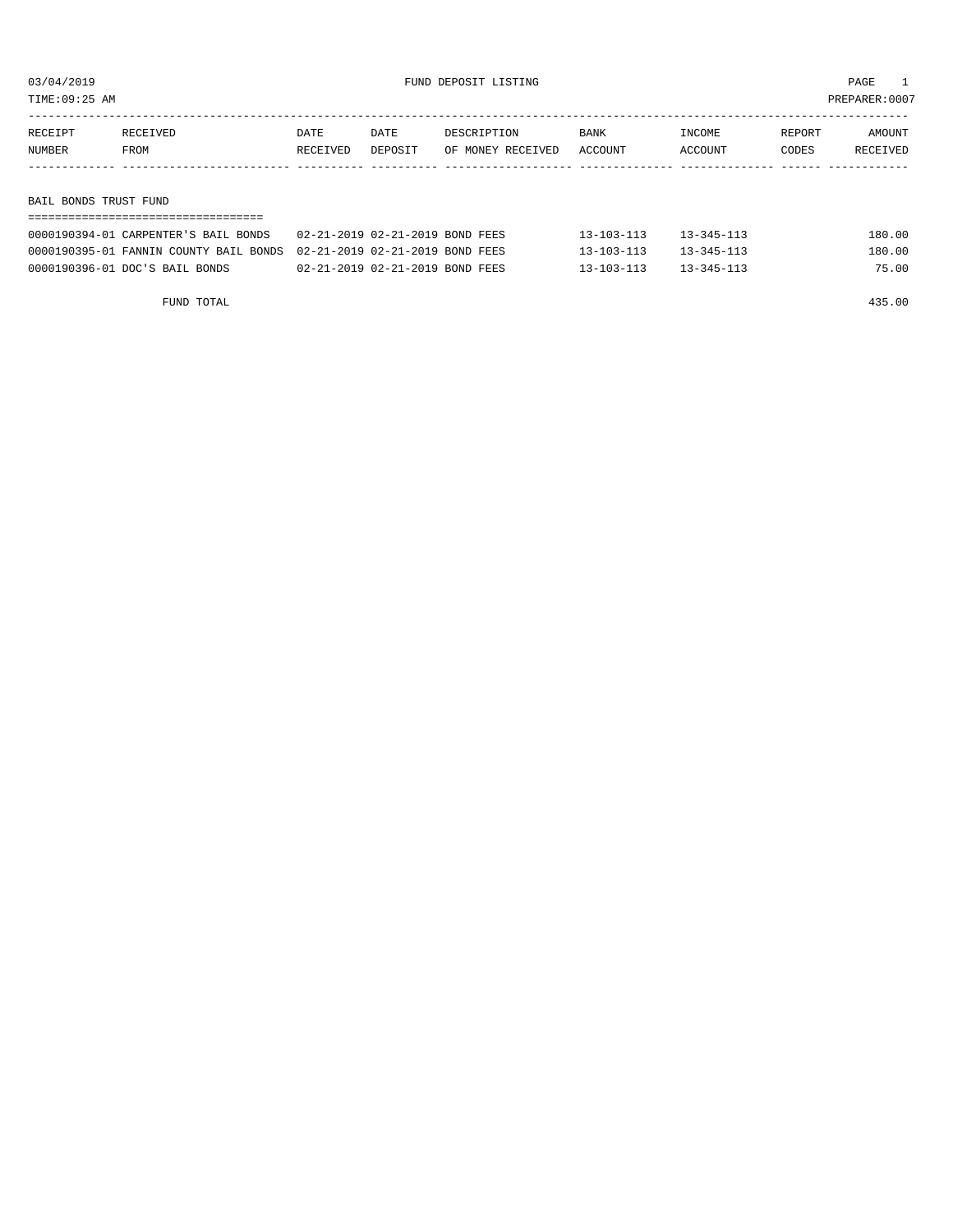| TIME:09:25 AM             |          |          |         |             |                   |                                                     |                  |        | PREPARER:0007 |
|---------------------------|----------|----------|---------|-------------|-------------------|-----------------------------------------------------|------------------|--------|---------------|
|                           |          |          |         |             |                   |                                                     |                  |        |               |
| RECEIPT                   | RECEIVED | DATE     | DATE    | DESCRIPTION |                   | BANK                                                | INCOME           | REPORT | AMOUNT        |
| NUMBER                    | FROM     | RECEIVED | DEPOSIT |             | OF MONEY RECEIVED | ACCOUNT                                             | ACCOUNT          | CODES  | RECEIVED      |
|                           |          |          |         |             |                   |                                                     |                  |        |               |
|                           |          |          |         |             |                   |                                                     |                  |        |               |
| CO.CLERK RECORD MNGMT.    |          |          |         |             |                   |                                                     |                  |        |               |
|                           |          |          |         |             |                   |                                                     |                  |        |               |
| 0000190359-04 LEGEND BANK |          |          |         |             |                   | 02-07-2019 02-07-2019 JAN. 2019 INTEREST 18-103-100 | $18 - 360 - 100$ |        | 11.50         |
|                           |          |          |         |             |                   |                                                     |                  |        |               |

FUND TOTAL  $11.50$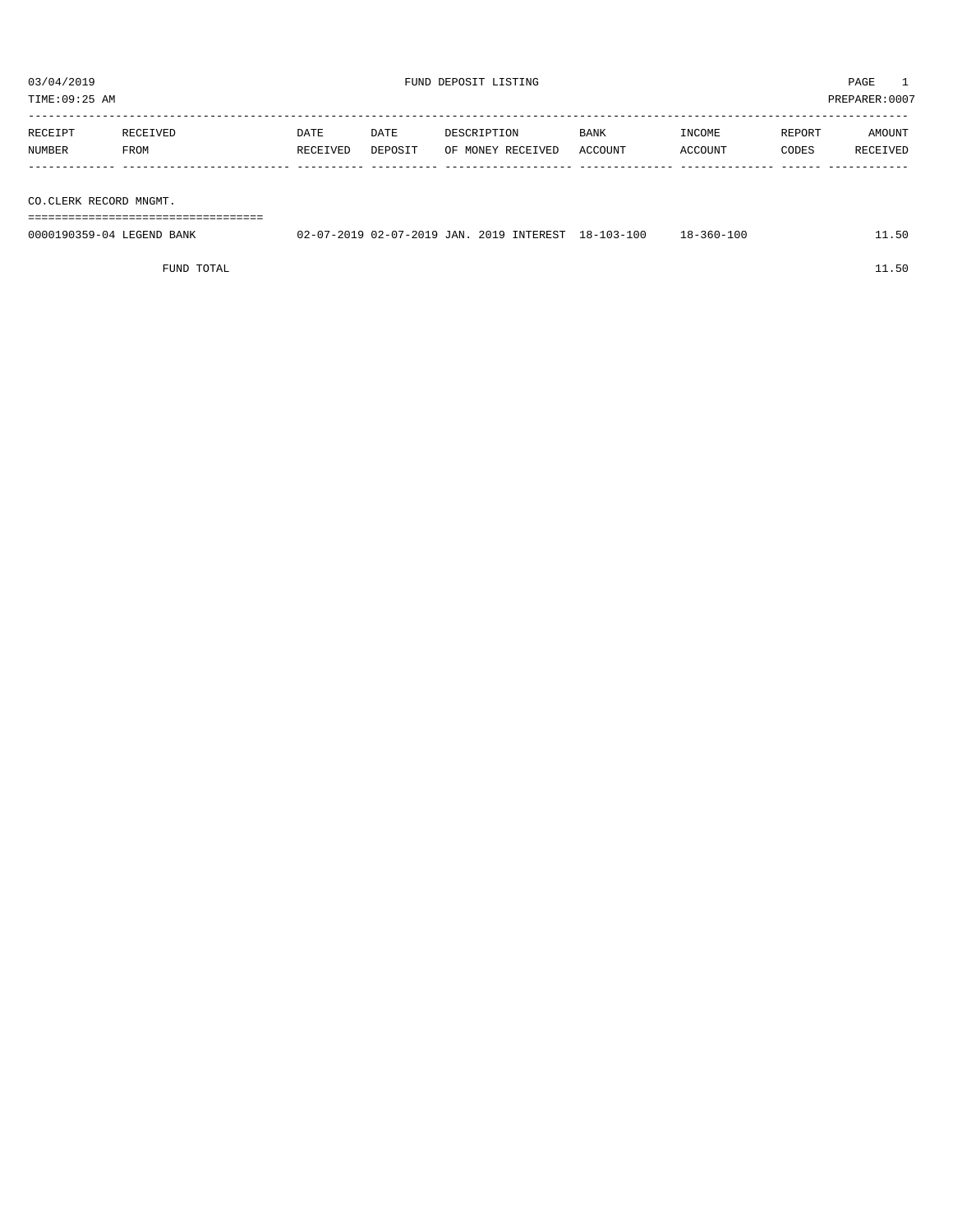TIME:09:25 AM PREPARER:0007

| RECEIPT | RECEIVED | DATE     | DATE    | DESCRIPTION       | <b>BANK</b> | INCOME  | REPORT | AMOUNT   |
|---------|----------|----------|---------|-------------------|-------------|---------|--------|----------|
| NUMBER  | FROM     | RECEIVED | DEPOSIT | OF MONEY RECEIVED | ACCOUNT     | ACCOUNT | CODES  | RECEIVED |
|         |          |          |         |                   |             |         |        |          |

DIST.CLK.RECORDS MNGMT.

===================================

| 0000190359-05 LEGEND BANK | 02-07-2019 02-07-2019 JAN. 2019 INTEREST 19-103-100 |  |  | 19-360-100 |  |
|---------------------------|-----------------------------------------------------|--|--|------------|--|
|                           |                                                     |  |  |            |  |

FUND TOTAL 2.19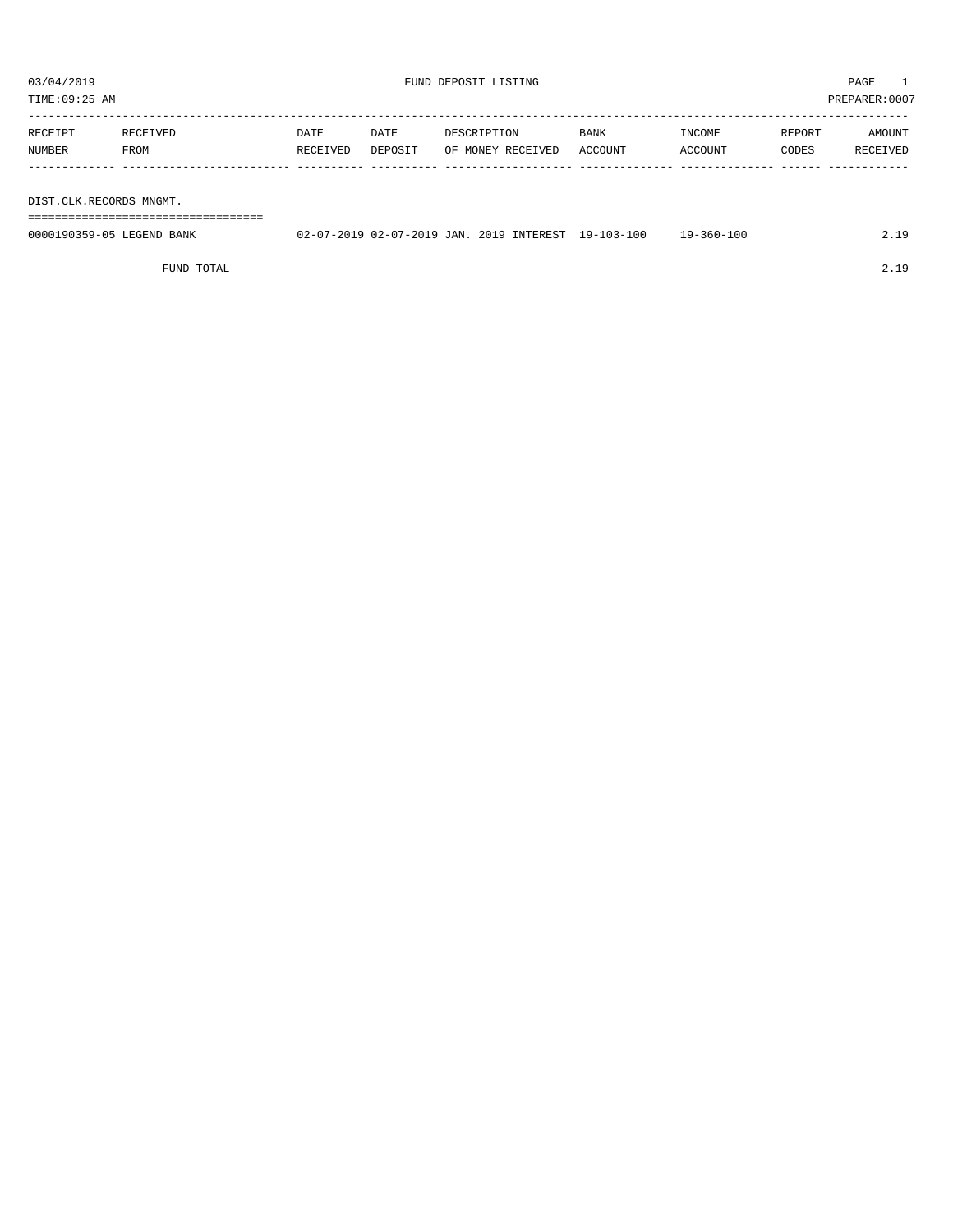TIME:09:25 AM PREPARER:0007

| RECEIPT | RECEIVED    | DATE     | DATE    | DESCRIPTION       | BANK    | INCOME  | REPORT | AMOUNT   |
|---------|-------------|----------|---------|-------------------|---------|---------|--------|----------|
| NUMBER  | <b>FROM</b> | RECEIVED | DEPOSIT | OF MONEY RECEIVED | ACCOUNT | ACCOUNT | CODES  | RECEIVED |
|         |             |          |         |                   |         |         |        |          |
|         |             |          |         |                   |         |         |        |          |

COUNTY OFFICES REC.MNGMT.

===================================

| 0000190359-06 LEGEND BANK | 02-07-2019 02-07-2019 JAN. 2019 INTEREST 20-103-100 |  | $20 - 360 - 100$ | 8.76 |
|---------------------------|-----------------------------------------------------|--|------------------|------|
|                           |                                                     |  |                  |      |

FUND TOTAL 8.76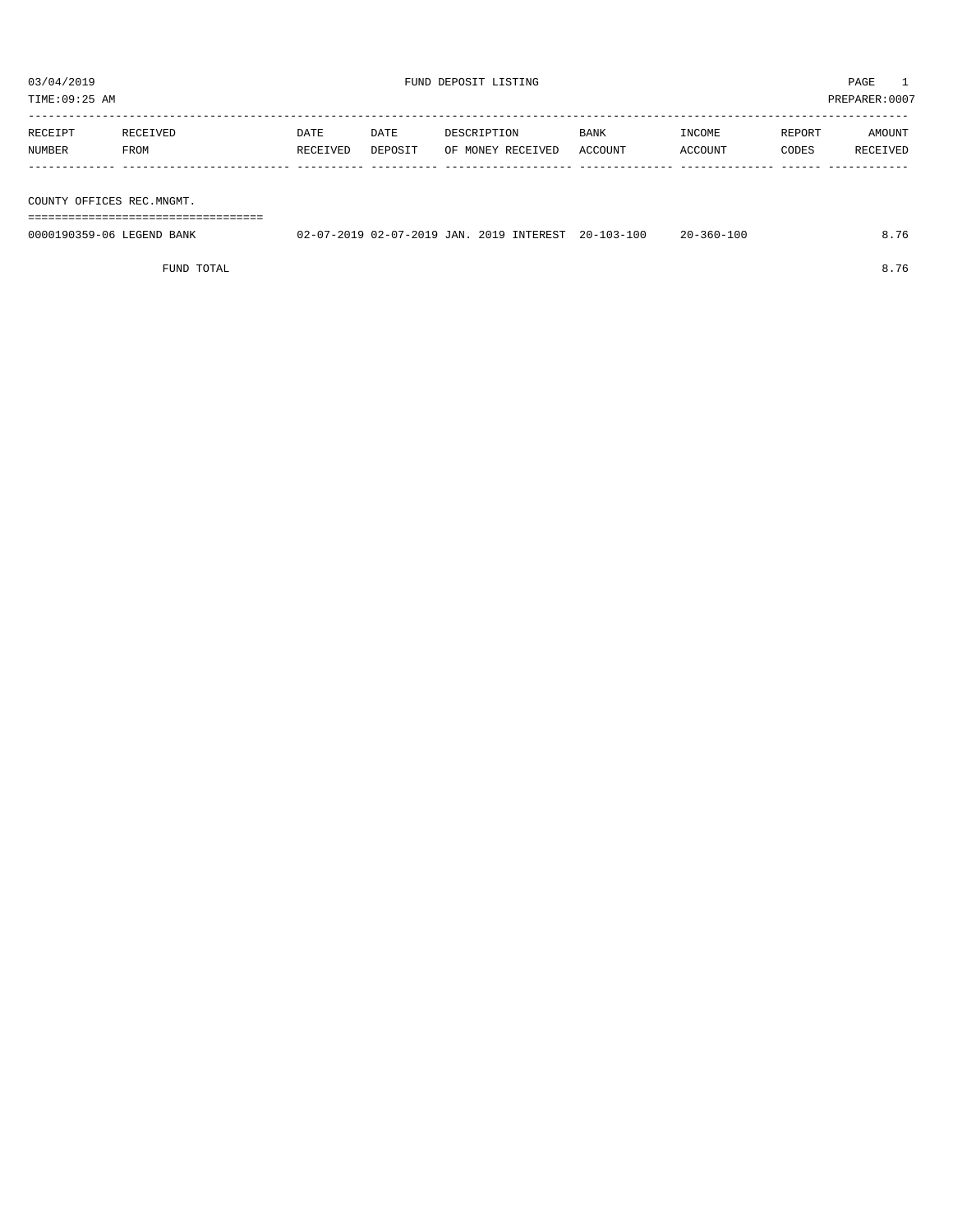03/04/2019 FUND DEPOSIT LISTING PAGE 1

| RECEIPT | <b>RECEIVED</b> | DATE            | DATE    | DESCRIPTION       | <b>BANK</b> | INCOME  | REPORT | AMOUNT          |
|---------|-----------------|-----------------|---------|-------------------|-------------|---------|--------|-----------------|
| NUMBER  | FROM            | <b>RECEIVED</b> | DEPOSIT | OF MONEY RECEIVED | ACCOUNT     | ACCOUNT | CODES  | <b>RECEIVED</b> |
|         |                 |                 |         |                   |             |         |        |                 |

FANNIN CO. R & B #1 FUND

| ===================================== |                             |                                                      |                  |                  |           |
|---------------------------------------|-----------------------------|------------------------------------------------------|------------------|------------------|-----------|
| 0000190344-02 TEXPOOL                 |                             | 02-01-2019 02-01-2019 JAN. 2019 INTEREST             | $21 - 103 - 175$ | $21 - 360 - 100$ | 36.24     |
| 0000190345-02 TAX A/C                 |                             | 02-04-2019 02-04-2019 WEEK OF 01/25/19               | $21 - 103 - 100$ | $21 - 321 - 300$ | 10.19     |
| 0000190345-06 TAX A/C                 |                             | 02-04-2019 02-04-2019 WEEK OF 01/25/19               | $21 - 103 - 100$ | $21 - 321 - 200$ | 824.96    |
| 0000190351-01 RJ METAL LLC            |                             | 02-05-2019 02-05-2019 SALE OF SCRAP METAL 21-103-100 |                  | $21 - 370 - 130$ | 91.80     |
| 0000190354-03 APPRAISAL DISTRICT      | 02-07-2019 02-07-2019 TAXES |                                                      | $21 - 103 - 100$ | $21 - 310 - 110$ | 70,233.97 |
| 0000190354-09 APPRAISAL DISTRICT      | 02-07-2019 02-07-2019 TAXES |                                                      | $21 - 103 - 100$ | $21 - 310 - 120$ | 1,055.63  |
| 0000190356-02 TAX A/C                 |                             | 02-07-2019 02-07-2019 WEEK OF 02/01/19               | $21 - 103 - 100$ | $21 - 321 - 300$ | 1,605.94  |
| 0000190356-06 TAX A/C                 |                             | 02-07-2019 02-07-2019 WEEK OF 02/01/19               | $21 - 103 - 100$ | $21 - 321 - 200$ | 8,805.67  |
| 0000190359-07 LEGEND BANK             |                             | 02-07-2019 02-07-2019 JAN. 2019 INTEREST             | $21 - 103 - 100$ | $21 - 360 - 100$ | 47.64     |
| 0000190362-02 COMPTROLLER             |                             | 02-08-2019 02-08-2019 DEC. 2018 LOCAL SAL 21-103-100 |                  | $21 - 318 - 160$ | 5,049.66  |
| 0000190371-04 APPRAISAL DISTRICT      | 02-14-2019 02-14-2019 TAXES |                                                      | $21 - 103 - 100$ | $21 - 310 - 110$ | 35,919.96 |
| 0000190371-10 APPRAISAL DISTRICT      | 02-14-2019 02-14-2019 TAXES |                                                      | $21 - 103 - 100$ | $21 - 310 - 120$ | 328.57    |
| 0000190374-02 TAX A/C                 |                             | 02-14-2019 02-14-2019 WEEK OF 02/08/19               | $21 - 103 - 100$ | $21 - 321 - 300$ | 1,216.69  |
| 0000190374-06 TAX A/C                 |                             | 02-14-2019 02-14-2019 WEEK OF 02/08/19               | $21 - 103 - 100$ | $21 - 321 - 200$ | 3,553.94  |
| 0000190375-02 TAX A/C                 |                             | 02-14-2019 02-14-2019 WEEK OF 02/01/19               | $21 - 103 - 100$ | $21 - 321 - 300$ | 2.04      |
| 0000190375-06 TAX A/C                 |                             | 02-14-2019 02-14-2019 WEEK OF 02/01/19               | $21 - 103 - 100$ | $21 - 321 - 200$ | 16.45     |
| 0000190392-04 APPRAISAL DISTRICT      | 02-21-2019 02-21-2019 TAXES |                                                      | $21 - 103 - 100$ | $21 - 310 - 110$ | 1,762.35  |
| 0000190392-10 APPRAISAL DISTRICT      | 02-21-2019 02-21-2019 TAXES |                                                      | $21 - 103 - 100$ | $21 - 310 - 120$ | 192.65    |
| 0000190411-04 APPRAISAL DISTRICT      | 02-28-2019 02-28-2019 TAXES |                                                      | $21 - 103 - 100$ | $21 - 310 - 110$ | 3,764.33  |
| 0000190411-10 APPRAISAL DISTRICT      | 02-28-2019 02-28-2019 TAXES |                                                      | $21 - 103 - 100$ | $21 - 310 - 120$ | 182.68    |
| 0000190413-02 TAX A/C                 |                             | 02-28-2019 02-28-2019 WEEK OF 02/08/19               | $21 - 103 - 100$ | $21 - 321 - 300$ | 2.04      |
| 0000190413-06 TAX A/C                 |                             | 02-28-2019 02-28-2019 WEEK OF 02/08/19               | $21 - 103 - 100$ | $21 - 321 - 200$ | 27.11     |
| 0000190414-02 TAX A/C                 |                             | 02-28-2019 02-28-2019 WEEK OF 02/15/19               | $21 - 103 - 100$ | $21 - 321 - 300$ | 12.23     |
| 0000190414-06 TAX A/C                 |                             | 02-28-2019 02-28-2019 WEEK OF 02/15/19               | $21 - 103 - 100$ | $21 - 321 - 200$ | 449.52    |
| 0000190415-02 TAX A/C                 |                             | 02-28-2019 02-28-2019 WEEK OF 02/15/19               | $21 - 103 - 100$ | $21 - 321 - 300$ | 1,000.66  |
| 0000190415-06 TAX A/C                 |                             | 02-28-2019 02-28-2019 WEEK OF 02/15/19               | $21 - 103 - 100$ | $21 - 321 - 200$ | 2,630.33  |

FUND TOTAL 138,823.25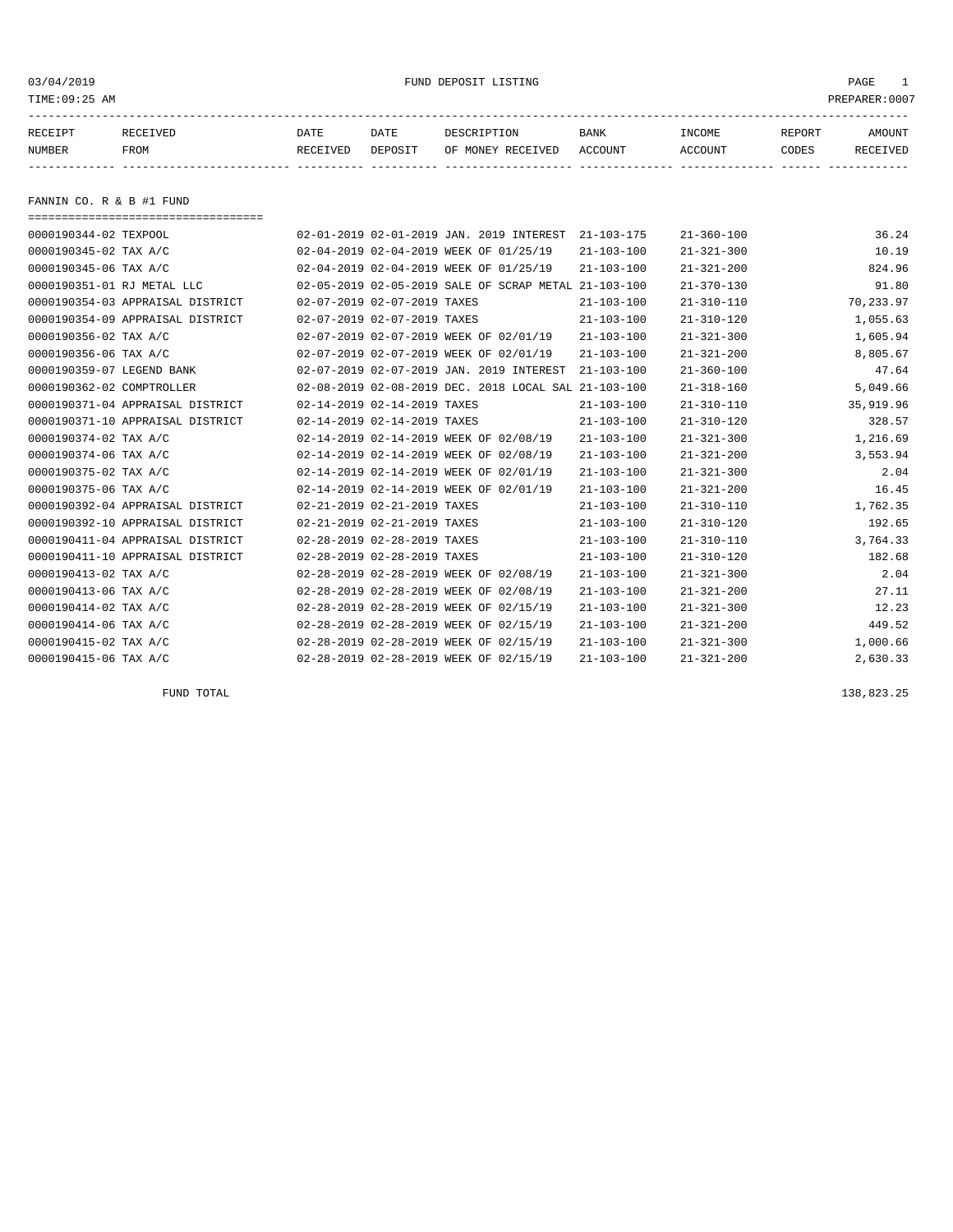03/04/2019 FUND DEPOSIT LISTING PAGE 1

| RECEIPT | <b>RECEIVED</b> | DATE     | DATE    | DESCRIPTION          | <b>BANK</b>    | INCOME  | <b>REPORT</b> | AMOUNT          |
|---------|-----------------|----------|---------|----------------------|----------------|---------|---------------|-----------------|
| NUMBER  | FROM            | RECEIVED | DEPOSIT | RECEIVED<br>OF MONEY | <b>ACCOUNT</b> | ACCOUNT | CODES         | <b>RECEIVED</b> |
|         |                 |          |         |                      |                |         |               |                 |

FANNIN CO. R & B #2 FUND

===================================

| 0000190344-03 TEXPOOL       |                                  |                               | 02-01-2019 02-01-2019 JAN. 2019 INTEREST             | 22-103-175       | $22 - 360 - 100$ | 518.04    |
|-----------------------------|----------------------------------|-------------------------------|------------------------------------------------------|------------------|------------------|-----------|
| 0000190345-03 TAX A/C       |                                  |                               | 02-04-2019 02-04-2019 WEEK OF 01/25/19               | $22 - 103 - 100$ | $22 - 321 - 300$ | 11.87     |
| 0000190345-07 TAX A/C       |                                  |                               | 02-04-2019 02-04-2019 WEEK OF 01/25/19               | $22 - 103 - 100$ | $22 - 321 - 200$ | 960.97    |
| 0000190349-01 ANDRES FLORES |                                  | 02-04-2019 02-04-2019 CULVERT |                                                      | $22 - 103 - 100$ | $22 - 370 - 145$ | 149.40    |
|                             | 0000190353-01 RAUL RODGRIGUEZ    | 02-06-2019 02-06-2019 CULVERT |                                                      | $22 - 103 - 100$ | $22 - 370 - 145$ | 224.10    |
|                             | 0000190354-04 APPRAISAL DISTRICT | 02-07-2019 02-07-2019 TAXES   |                                                      | $22 - 103 - 100$ | $22 - 310 - 110$ | 81,813.28 |
|                             | 0000190354-10 APPRAISAL DISTRICT | 02-07-2019 02-07-2019 TAXES   |                                                      | $22 - 103 - 100$ | $22 - 310 - 120$ | 1,229.67  |
| 0000190356-03 TAX A/C       |                                  |                               | 02-07-2019 02-07-2019 WEEK OF 02/01/19               | $22 - 103 - 100$ | $22 - 321 - 300$ | 1,870.71  |
| 0000190356-07 TAX A/C       |                                  |                               | 02-07-2019 02-07-2019 WEEK OF 02/01/19               | $22 - 103 - 100$ | $22 - 321 - 200$ | 10,257.44 |
| 0000190359-08 LEGEND BANK   |                                  |                               | 02-07-2019 02-07-2019 JAN. 2019 INTEREST             | $22 - 103 - 100$ | $22 - 360 - 100$ | 70.10     |
| 0000190362-03 COMPTROLLER   |                                  |                               | 02-08-2019 02-08-2019 DEC. 2018 LOCAL SAL 22-103-100 |                  | $22 - 318 - 160$ | 5,882.18  |
| 0000190368-01 BRENDA EVANS  |                                  | 02-12-2019 02-12-2019 CULVERT |                                                      | $22 - 103 - 100$ | $22 - 370 - 145$ | 224.10    |
|                             | 0000190371-05 APPRAISAL DISTRICT | 02-14-2019 02-14-2019 TAXES   |                                                      | $22 - 103 - 100$ | $22 - 310 - 110$ | 41,842.00 |
|                             | 0000190371-11 APPRAISAL DISTRICT | 02-14-2019 02-14-2019 TAXES   |                                                      | $22 - 103 - 100$ | $22 - 310 - 120$ | 382.74    |
| 0000190374-03 TAX A/C       |                                  |                               | 02-14-2019 02-14-2019 WEEK OF 02/08/19               | $22 - 103 - 100$ | $22 - 321 - 300$ | 1,417.28  |
| 0000190374-07 TAX A/C       |                                  |                               | 02-14-2019 02-14-2019 WEEK OF 02/08/19               | $22 - 103 - 100$ | $22 - 321 - 200$ | 4,139.88  |
| 0000190375-03 TAX A/C       |                                  |                               | 02-14-2019 02-14-2019 WEEK OF 02/01/19               | $22 - 103 - 100$ | $22 - 321 - 300$ | 2.37      |
| 0000190375-07 TAX A/C       |                                  |                               | 02-14-2019 02-14-2019 WEEK OF 02/01/19               | $22 - 103 - 100$ | $22 - 321 - 200$ | 19.16     |
| 0000190382-01 ROBERT FRIES  |                                  | 02-14-2019 02-14-2019 CULVERT |                                                      | $22 - 103 - 100$ | $22 - 370 - 145$ | 223.20    |
|                             | 0000190392-05 APPRAISAL DISTRICT | 02-21-2019 02-21-2019 TAXES   |                                                      | $22 - 103 - 100$ | $22 - 310 - 110$ | 2,052.90  |
|                             | 0000190392-11 APPRAISAL DISTRICT | 02-21-2019 02-21-2019 TAXES   |                                                      | $22 - 103 - 100$ | $22 - 310 - 120$ | 224.40    |
|                             | 0000190398-01 CHAD E. BREWER     | 02-22-2019 02-22-2019 CULVERT |                                                      | $22 - 103 - 100$ | $22 - 370 - 145$ | 279.90    |
| 0000190409-01 SCOT FOX      |                                  | 02-27-2019 02-27-2019 CULVERT |                                                      | $22 - 103 - 100$ | $22 - 370 - 145$ | 224.10    |
|                             | 0000190411-05 APPRAISAL DISTRICT | 02-28-2019 02-28-2019 TAXES   |                                                      | $22 - 103 - 100$ | $22 - 310 - 110$ | 4,384.95  |
|                             | 0000190411-11 APPRAISAL DISTRICT | 02-28-2019 02-28-2019 TAXES   |                                                      | $22 - 103 - 100$ | $22 - 310 - 120$ | 212.80    |
| 0000190413-03 TAX A/C       |                                  |                               | 02-28-2019 02-28-2019 WEEK OF 02/08/19               | $22 - 103 - 100$ | $22 - 321 - 300$ | 2.37      |
| 0000190413-07 TAX A/C       |                                  |                               | 02-28-2019 02-28-2019 WEEK OF 02/08/19               | $22 - 103 - 100$ | $22 - 321 - 200$ | 31.59     |
| 0000190414-03 TAX A/C       |                                  |                               | 02-28-2019 02-28-2019 WEEK OF 02/15/19               | $22 - 103 - 100$ | $22 - 321 - 300$ | 14.24     |
| 0000190414-07 TAX A/C       |                                  |                               | 02-28-2019 02-28-2019 WEEK OF 02/15/19               | $22 - 103 - 100$ | $22 - 321 - 200$ | 523.64    |
| 0000190415-03 TAX A/C       |                                  |                               | 02-28-2019 02-28-2019 WEEK OF 02/15/19               | $22 - 103 - 100$ | $22 - 321 - 300$ | 1,165.63  |
| 0000190415-07 TAX A/C       |                                  |                               | 02-28-2019 02-28-2019 WEEK OF 02/15/19               | $22 - 103 - 100$ | $22 - 321 - 200$ | 3,063.98  |

FUND TOTAL 163,418.99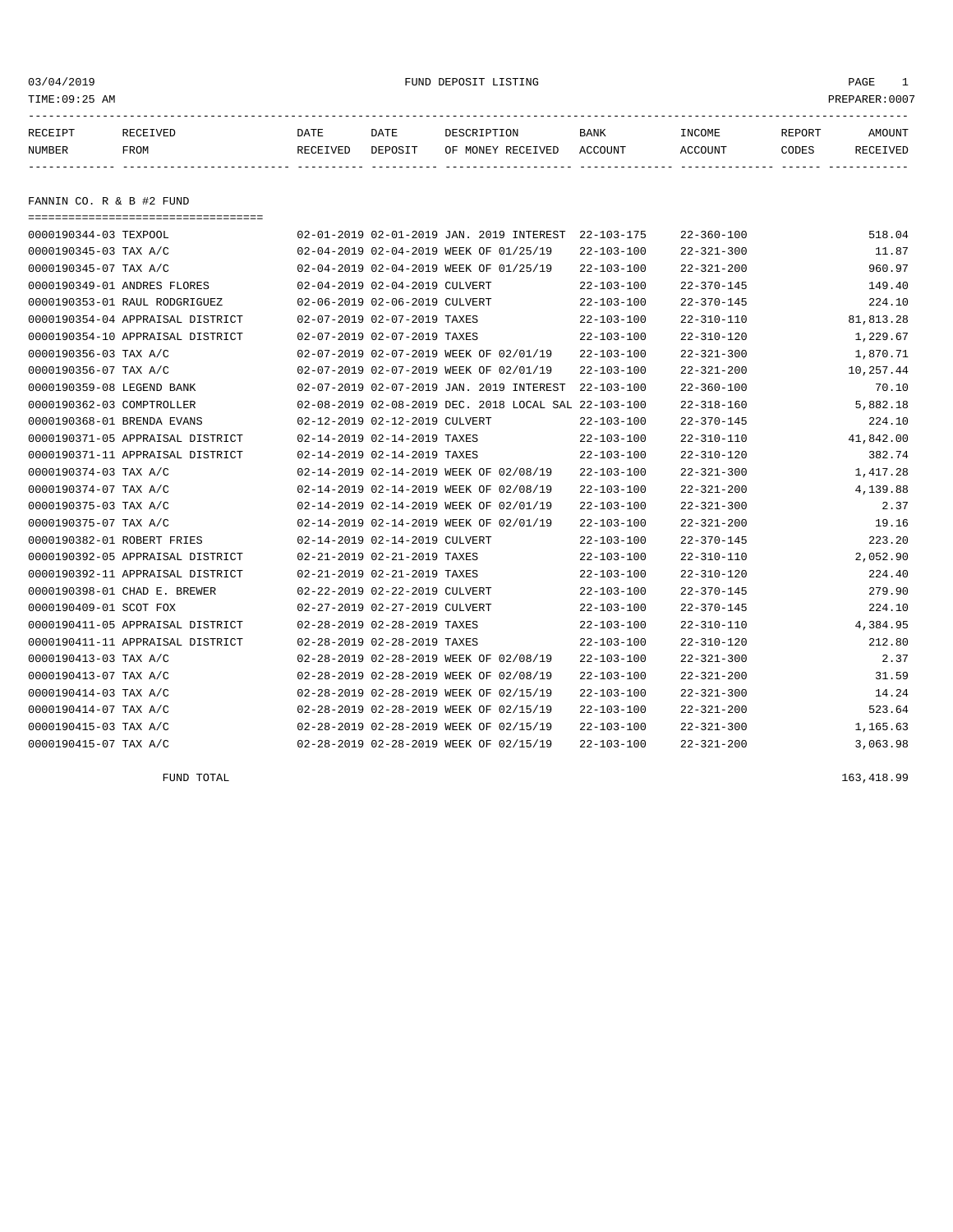03/04/2019 FUND DEPOSIT LISTING PAGE 1

| RECEIPT | <b>RECEIVED</b> | DATE            | DATE    | DESCRIPTION       | <b>BANK</b> | <b>INCOME</b> | REPORT | AMOUNT          |
|---------|-----------------|-----------------|---------|-------------------|-------------|---------------|--------|-----------------|
| NUMBER  | FROM            | <b>RECEIVED</b> | DEPOSIT | OF MONEY RECEIVED | ACCOUNT     | ACCOUNT       | CODES  | <b>RECEIVED</b> |
|         |                 |                 |         |                   |             |               |        |                 |

FANNIN CO. R & B #3 FUND

| ====================================== |                                                      |                  |                  |            |
|----------------------------------------|------------------------------------------------------|------------------|------------------|------------|
| 0000190344-04 TEXPOOL                  | 02-01-2019 02-01-2019 JAN. 2019 INTEREST 23-103-175  |                  | $23 - 360 - 100$ | 474.85     |
| 0000190345-04 TAX A/C                  | 02-04-2019 02-04-2019 WEEK OF 01/25/19               | $23 - 103 - 100$ | $23 - 321 - 300$ | 17.81      |
| 0000190345-08 TAX A/C                  | 02-04-2019 02-04-2019 WEEK OF 01/25/19               | $23 - 103 - 100$ | $23 - 321 - 200$ | 1,441.46   |
| 0000190354-05 APPRAISAL DISTRICT       | 02-07-2019 02-07-2019 TAXES                          | $23 - 103 - 100$ | $23 - 310 - 110$ | 122,719.91 |
| 0000190354-11 APPRAISAL DISTRICT       | 02-07-2019 02-07-2019 TAXES                          | $23 - 103 - 100$ | $23 - 310 - 120$ | 1,844.51   |
| 0000190356-04 TAX A/C                  | 02-07-2019 02-07-2019 WEEK OF 02/01/19               | 23-103-100       | $23 - 321 - 300$ | 2,806.07   |
| 0000190356-08 TAX A/C                  | 02-07-2019 02-07-2019 WEEK OF 02/01/19               | $23 - 103 - 100$ | $23 - 321 - 200$ | 15,386.16  |
| 0000190359-09 LEGEND BANK              | 02-07-2019 02-07-2019 JAN. 2019 INTEREST             | 23-103-100       | $23 - 360 - 100$ | 107.89     |
| 0000190362-04 COMPTROLLER              | 02-08-2019 02-08-2019 DEC. 2018 LOCAL SAL 23-103-100 |                  | $23 - 318 - 160$ | 8,823.28   |
| 0000190370-01 SOLON MONTANIO           | 02-13-2019 02-13-2019 CULVERT                        | $23 - 103 - 100$ | $23 - 370 - 145$ | 430.00     |
| 0000190371-06 APPRAISAL DISTRICT       | 02-14-2019 02-14-2019 TAXES                          | 23-103-100       | $23 - 310 - 110$ | 62,763.00  |
| 0000190371-12 APPRAISAL DISTRICT       | 02-14-2019 02-14-2019 TAXES                          | $23 - 103 - 100$ | $23 - 310 - 120$ | 574.12     |
| 0000190372-01 PAUL LESTER WRECKER &    | 02-14-2019 02-14-2019 SALE OF SCRAP METAL 23-103-100 |                  | $23 - 370 - 130$ | 283.20     |
| 0000190374-04 TAX A/C                  | 02-14-2019 02-14-2019 WEEK OF 02/08/19               | $23 - 103 - 100$ | $23 - 321 - 300$ | 2,125.91   |
| 0000190374-08 TAX A/C                  | 02-14-2019 02-14-2019 WEEK OF 02/08/19               | $23 - 103 - 100$ | $23 - 321 - 200$ | 6,209.82   |
| 0000190375-04 TAX A/C                  | 02-14-2019 02-14-2019 WEEK OF 02/01/19               | $23 - 103 - 100$ | $23 - 321 - 300$ | 3.56       |
| 0000190375-08 TAX A/C                  | 02-14-2019 02-14-2019 WEEK OF 02/01/19               | $23 - 103 - 100$ | $23 - 321 - 200$ | 28.74      |
| 0000190384-01 HERITAGE FARMS           | 02-15-2019 02-15-2019 TWO CULVERTS                   | $23 - 103 - 100$ | $23 - 370 - 145$ | 874.00     |
| 0000190389-01 CITY OF LADONIA          | 02-20-2019 02-20-2019 ROCK                           | $23 - 103 - 100$ | $23 - 370 - 145$ | 75.00      |
| 0000190392-06 APPRAISAL DISTRICT       | 02-21-2019 02-21-2019 TAXES                          | $23 - 103 - 100$ | $23 - 310 - 110$ | 3,079.35   |
| 0000190392-12 APPRAISAL DISTRICT       | 02-21-2019 02-21-2019 TAXES                          | $23 - 103 - 100$ | $23 - 310 - 120$ | 336.61     |
| 0000190410-01 HONEY GROVE I.S.D.       | 02-27-2019 02-27-2019 FUEL                           | $23 - 103 - 100$ | $23 - 370 - 145$ | 53.62      |
| 0000190411-06 APPRAISAL DISTRICT       | 02-28-2019 02-28-2019 TAXES                          | 23-103-100       | $23 - 310 - 110$ | 6,577.42   |
| 0000190411-12 APPRAISAL DISTRICT       | 02-28-2019 02-28-2019 TAXES                          | $23 - 103 - 100$ | $23 - 310 - 120$ | 319.20     |
| 0000190413-04 TAX A/C                  | 02-28-2019 02-28-2019 WEEK OF 02/08/19               | $23 - 103 - 100$ | $23 - 321 - 300$ | 3.56       |
| 0000190413-08 TAX A/C                  | 02-28-2019 02-28-2019 WEEK OF 02/08/19               | $23 - 103 - 100$ | $23 - 321 - 200$ | 47.38      |
| 0000190414-04 TAX A/C                  | 02-28-2019 02-28-2019 WEEK OF 02/15/19               | $23 - 103 - 100$ | $23 - 321 - 300$ | 21.37      |
| 0000190414-08 TAX A/C                  | 02-28-2019 02-28-2019 WEEK OF 02/15/19               | $23 - 103 - 100$ | $23 - 321 - 200$ | 785.46     |
| 0000190415-04 TAX A/C                  | 02-28-2019 02-28-2019 WEEK OF 02/15/19               | $23 - 103 - 100$ | $23 - 321 - 300$ | 1,748.45   |
| 0000190415-08 TAX A/C                  | 02-28-2019 02-28-2019 WEEK OF 02/15/19               | $23 - 103 - 100$ | $23 - 321 - 200$ | 4,595.98   |

FUND TOTAL 244,557.69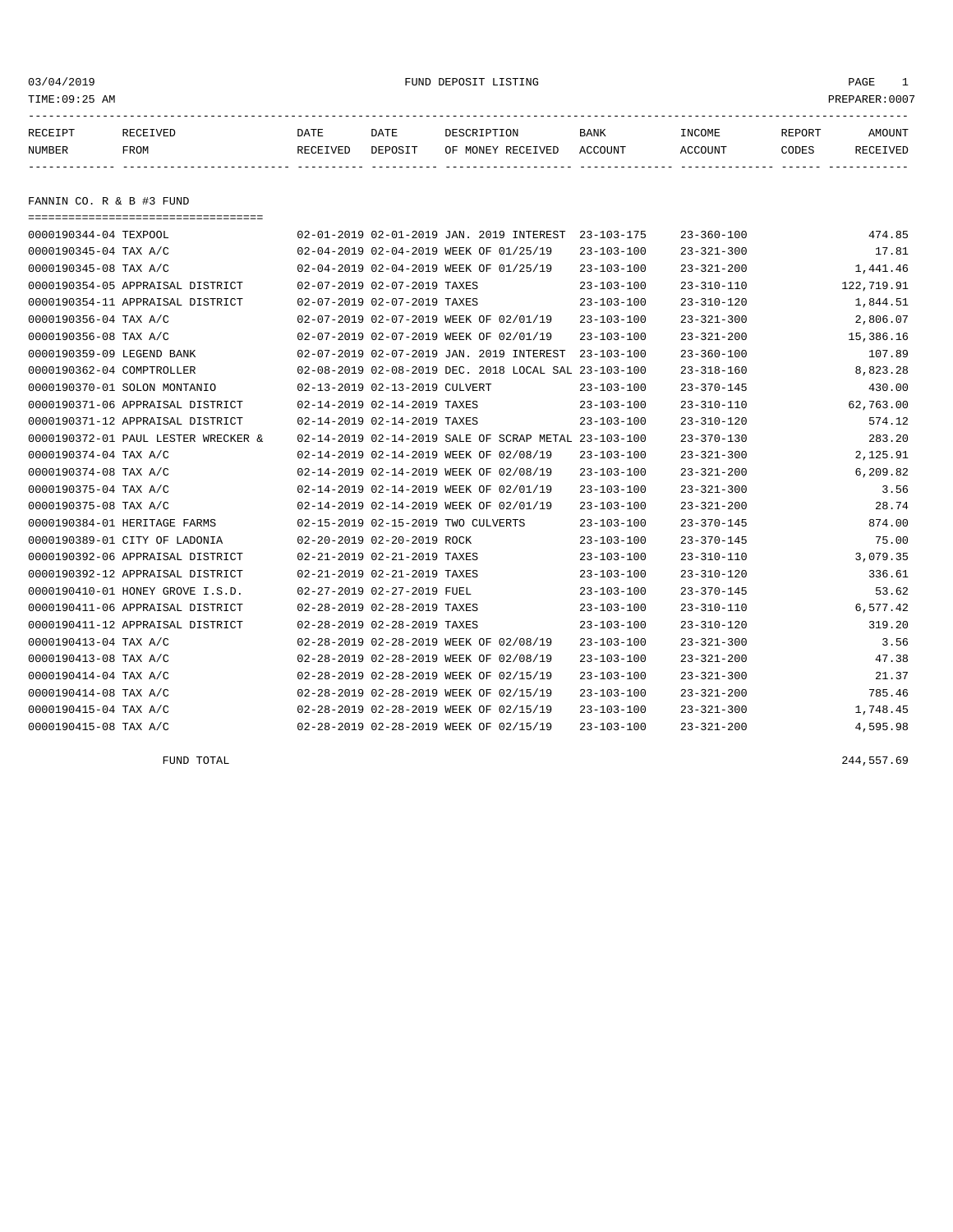03/04/2019 FUND DEPOSIT LISTING PAGE 1

| RECEIPT | <b>RECEIVED</b> | DATE            | DATE    | DESCRIPTION       | <b>BANK</b> | <b>INCOME</b> | REPORT | AMOUNT          |
|---------|-----------------|-----------------|---------|-------------------|-------------|---------------|--------|-----------------|
| NUMBER  | FROM            | <b>RECEIVED</b> | DEPOSIT | OF MONEY RECEIVED | ACCOUNT     | ACCOUNT       | CODES  | <b>RECEIVED</b> |
|         |                 |                 |         |                   |             |               |        |                 |

FANNIN CO. R & B #4 FUND

| ===================================== |                             |                                                      |                  |                  |           |
|---------------------------------------|-----------------------------|------------------------------------------------------|------------------|------------------|-----------|
| 0000190344-05 TEXPOOL                 |                             | 02-01-2019 02-01-2019 JAN. 2019 INTEREST             | $24 - 103 - 175$ | $24 - 360 - 100$ | 212.35    |
| 0000190345-05 TAX A/C                 |                             | 02-04-2019 02-04-2019 WEEK OF 01/25/19               | $24 - 103 - 100$ | $24 - 321 - 300$ | 10.13     |
| 0000190345-09 TAX A/C                 |                             | 02-04-2019 02-04-2019 WEEK OF 01/25/19               | $24 - 103 - 100$ | $24 - 321 - 200$ | 820.51    |
| 0000190354-06 APPRAISAL DISTRICT      | 02-07-2019 02-07-2019 TAXES |                                                      | $24 - 103 - 100$ | $24 - 310 - 110$ | 69,854.89 |
| 0000190354-12 APPRAISAL DISTRICT      | 02-07-2019 02-07-2019 TAXES |                                                      | $24 - 103 - 100$ | $24 - 310 - 120$ | 1,049.93  |
| 0000190356-05 TAX A/C                 |                             | 02-07-2019 02-07-2019 WEEK OF 02/01/19               | $24 - 103 - 100$ | $24 - 321 - 300$ | 1,597.28  |
| 0000190356-09 TAX A/C                 |                             | 02-07-2019 02-07-2019 WEEK OF 02/01/19               | $24 - 103 - 100$ | $24 - 321 - 200$ | 8,758.14  |
| 0000190359-10 LEGEND BANK             |                             | 02-07-2019 02-07-2019 JAN. 2019 INTEREST             | $24 - 103 - 100$ | $24 - 360 - 100$ | 57.23     |
| 0000190362-05 COMPTROLLER             |                             | 02-08-2019 02-08-2019 DEC. 2018 LOCAL SAL 24-103-100 |                  | $24 - 318 - 160$ | 5,022.40  |
| 0000190371-07 APPRAISAL DISTRICT      | 02-14-2019 02-14-2019 TAXES |                                                      | $24 - 103 - 100$ | $24 - 310 - 110$ | 35,726.08 |
| 0000190371-13 APPRAISAL DISTRICT      | 02-14-2019 02-14-2019 TAXES |                                                      | $24 - 103 - 100$ | $24 - 310 - 120$ | 326.80    |
| 0000190374-05 TAX A/C                 |                             | 02-14-2019 02-14-2019 WEEK OF 02/08/19               | $24 - 103 - 100$ | $24 - 321 - 300$ | 1,210.12  |
| 0000190374-09 TAX A/C                 |                             | 02-14-2019 02-14-2019 WEEK OF 02/08/19               | $24 - 103 - 100$ | $24 - 321 - 200$ | 3,534.77  |
| 0000190375-05 TAX A/C                 |                             | 02-14-2019 02-14-2019 WEEK OF 02/01/19               | $24 - 103 - 100$ | $24 - 321 - 300$ | 2.03      |
| 0000190375-09 TAX A/C                 |                             | 02-14-2019 02-14-2019 WEEK OF 02/01/19               | $24 - 103 - 100$ | $24 - 321 - 200$ | 16.36     |
| 0000190392-07 APPRAISAL DISTRICT      | 02-21-2019 02-21-2019 TAXES |                                                      | $24 - 103 - 100$ | $24 - 310 - 110$ | 1,752.84  |
| 0000190392-13 APPRAISAL DISTRICT      | 02-21-2019 02-21-2019 TAXES |                                                      | $24 - 103 - 100$ | $24 - 310 - 120$ | 191.60    |
| 0000190411-07 APPRAISAL DISTRICT      | 02-28-2019 02-28-2019 TAXES |                                                      | $24 - 103 - 100$ | $24 - 310 - 110$ | 3,744.02  |
| 0000190411-13 APPRAISAL DISTRICT      | 02-28-2019 02-28-2019 TAXES |                                                      | $24 - 103 - 100$ | $24 - 310 - 120$ | 181.69    |
| 0000190413-05 TAX A/C                 |                             | 02-28-2019 02-28-2019 WEEK OF 02/08/19               | $24 - 103 - 100$ | $24 - 321 - 300$ | 2.03      |
| 0000190413-09 TAX A/C                 |                             | 02-28-2019 02-28-2019 WEEK OF 02/08/19               | $24 - 103 - 100$ | $24 - 321 - 200$ | 26.97     |
| 0000190414-05 TAX A/C                 |                             | 02-28-2019 02-28-2019 WEEK OF 02/15/19               | $24 - 103 - 100$ | $24 - 321 - 300$ | 12.16     |
| 0000190414-09 TAX A/C                 |                             | 02-28-2019 02-28-2019 WEEK OF 02/15/19               | $24 - 103 - 100$ | $24 - 321 - 200$ | 447.10    |
| 0000190415-05 TAX A/C                 |                             | 02-28-2019 02-28-2019 WEEK OF 02/15/19               | $24 - 103 - 100$ | $24 - 321 - 300$ | 995.26    |
| 0000190415-09 TAX A/C                 |                             | 02-28-2019 02-28-2019 WEEK OF 02/15/19               | $24 - 103 - 100$ | $24 - 321 - 200$ | 2,616.13  |

FUND TOTAL 138,168.82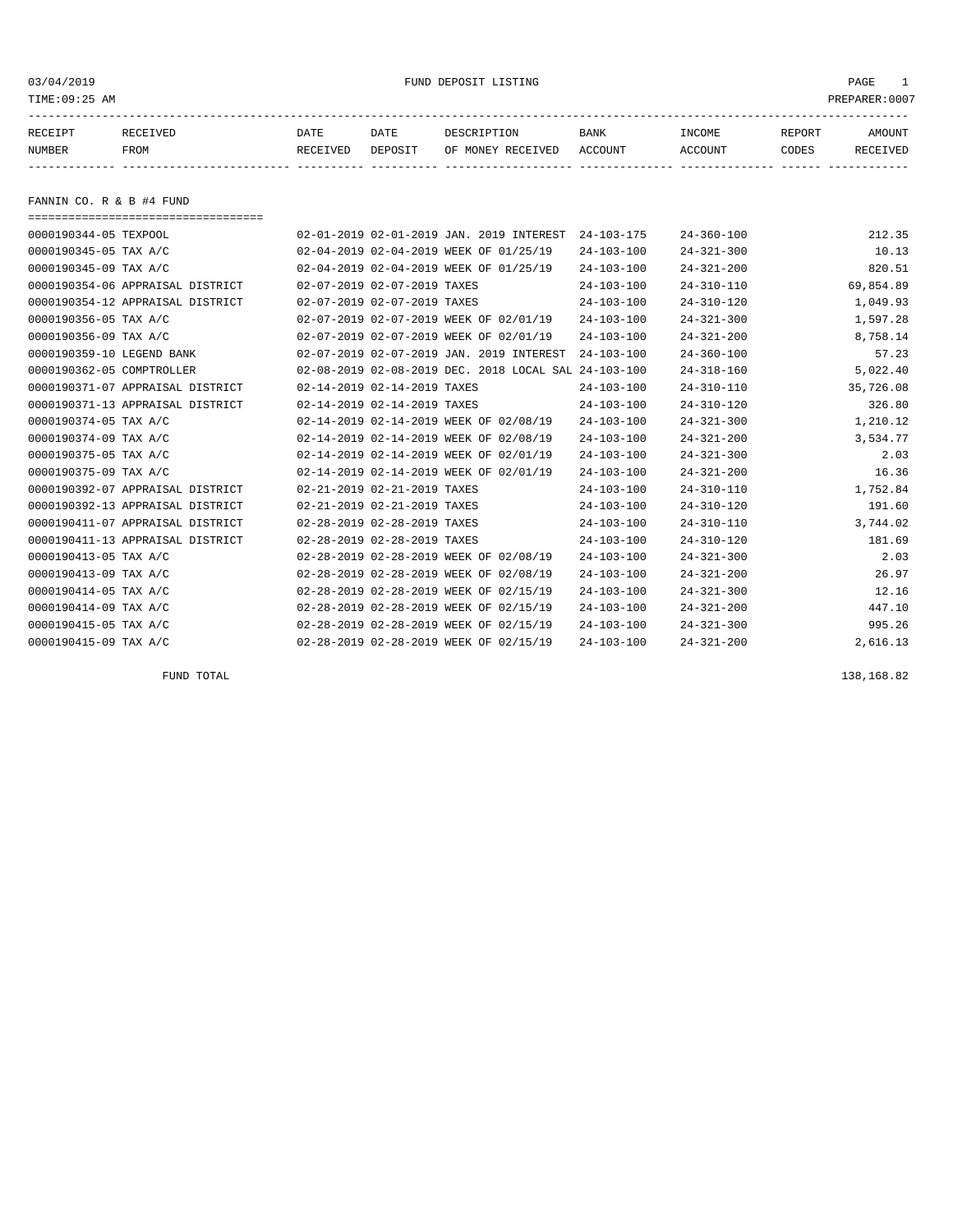TIME:09:25 AM PREPARER:0007

| RECEIPT                   | RECEIVED | DATE     | DATE    | DESCRIPTION       | <b>BANK</b> | INCOME  | REPORT | AMOUNT   |
|---------------------------|----------|----------|---------|-------------------|-------------|---------|--------|----------|
| NUMBER                    | FROM     | RECEIVED | DEPOSIT | OF MONEY RECEIVED | ACCOUNT     | ACCOUNT | CODES  | RECEIVED |
|                           |          |          |         |                   |             |         |        |          |
|                           |          |          |         |                   |             |         |        |          |
| J.P.#1 JUST.CT.TECHNOLOGY |          |          |         |                   |             |         |        |          |

===================================

| 0000190359-11 LEGEND BANK |  |  | 02-07-2019 02-07-2019 JAN. 2019 INTEREST 26-103-100 | 26-360-100 | 9.31 |
|---------------------------|--|--|-----------------------------------------------------|------------|------|
|                           |  |  |                                                     |            |      |

FUND TOTAL 9.31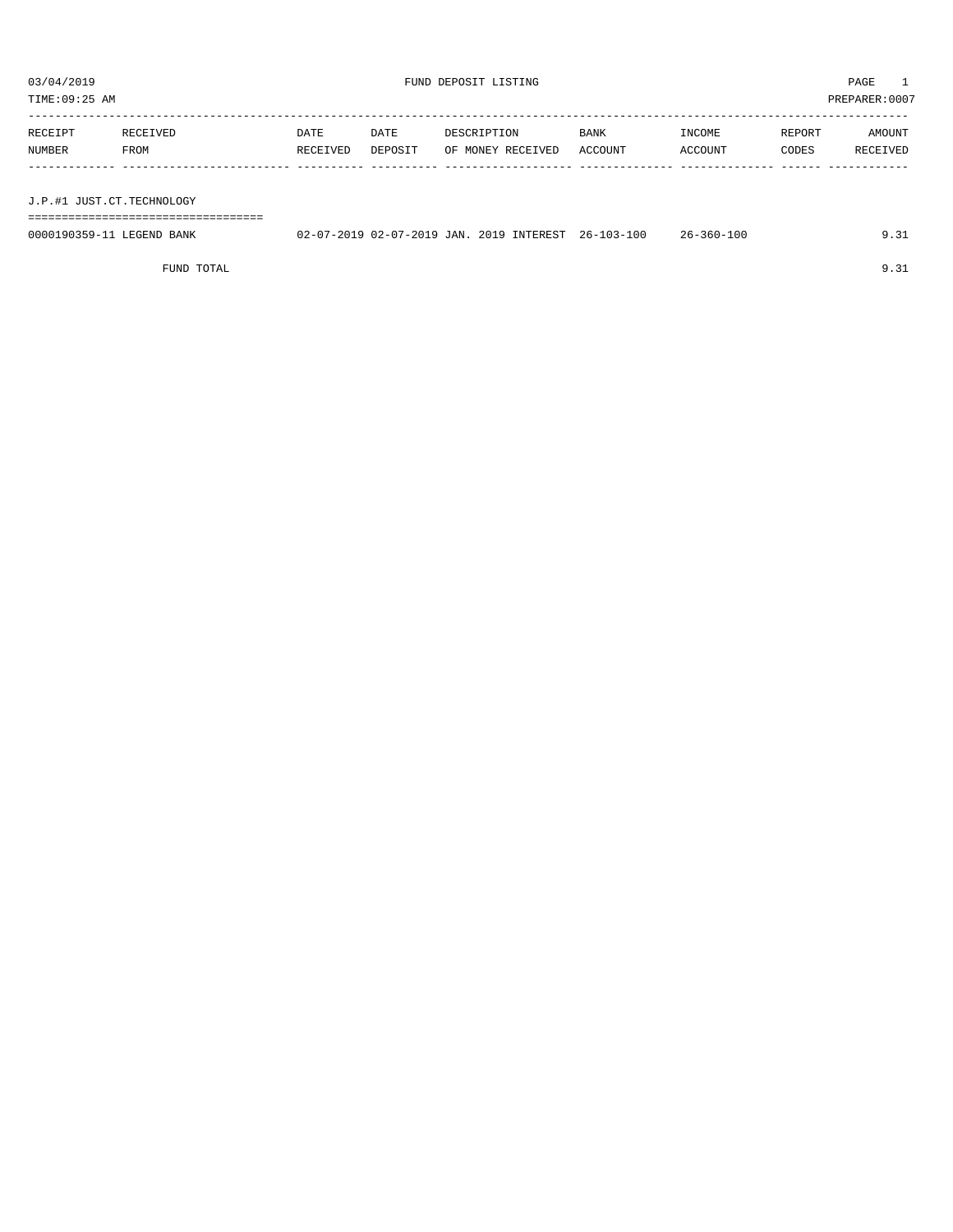TIME:09:25 AM PREPARER:0007

| RECEIPT | RECEIVED | DATE     | DATE    | DESCRIPTION       | <b>BANK</b> | INCOME  | REPORT | AMOUNT   |
|---------|----------|----------|---------|-------------------|-------------|---------|--------|----------|
| NUMBER  | FROM     | RECEIVED | DEPOSIT | OF MONEY RECEIVED | ACCOUNT     | ACCOUNT | CODES  | RECEIVED |
|         |          |          |         |                   |             |         |        |          |
|         |          |          |         |                   |             |         |        |          |

J.P.#2 JUST.CT.TECHNOLOGY

===================================

| 0000190359-12 LEGEND BANK | 02-07-2019 02-07-2019 JAN. | $\mu$ . 2019 INTEREST f | $27 - 103 - 100$ | 7-360-100<br>$\sim$ | $^{\circ}$ 1 |
|---------------------------|----------------------------|-------------------------|------------------|---------------------|--------------|
|                           |                            |                         |                  |                     |              |

FUND TOTAL  $1.91$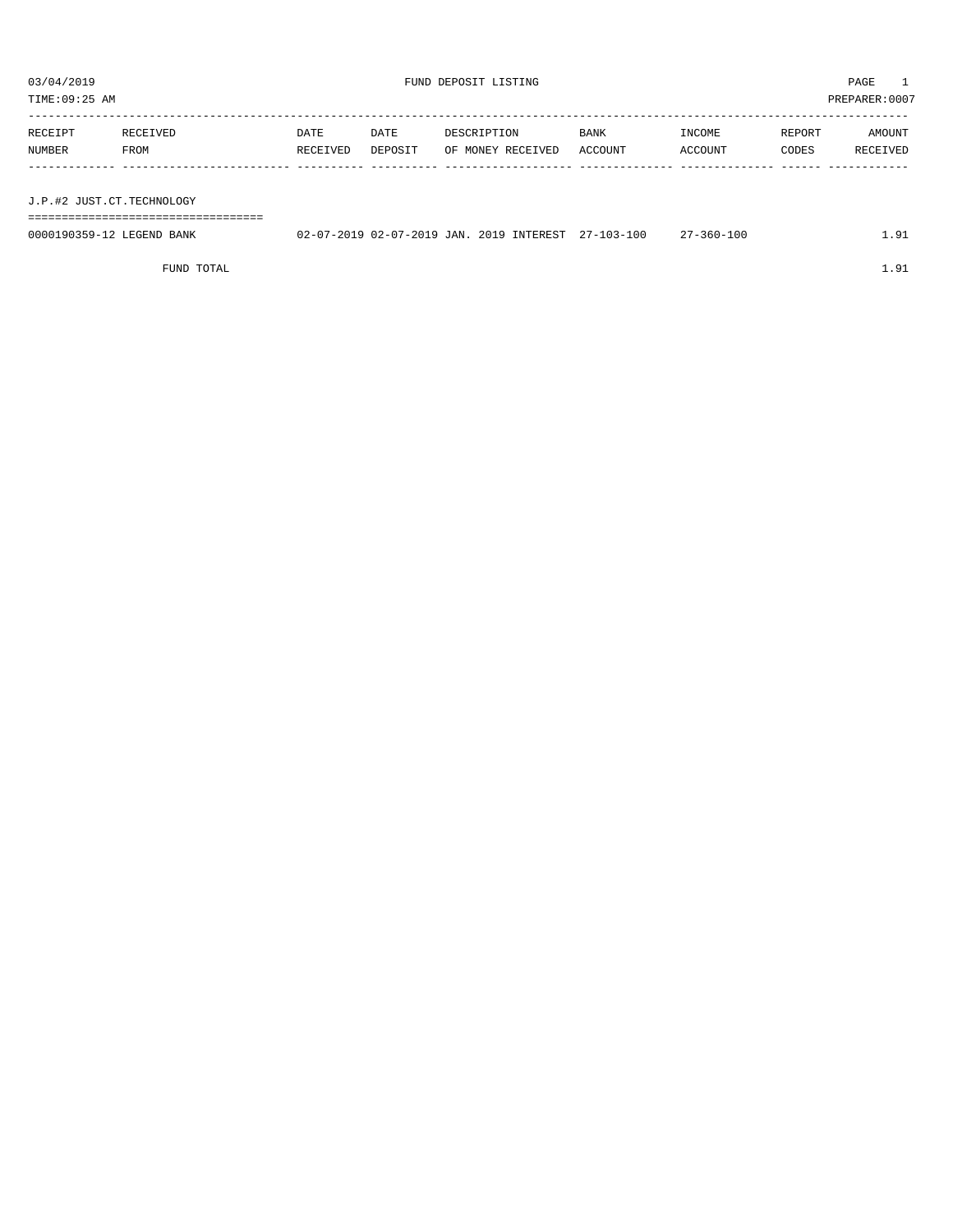TIME:09:25 AM PREPARER:0007

| RECEIPT                   | RECEIVED | DATE     | DATE    | DESCRIPTION       | BANK    | INCOME  | REPORT | AMOUNT   |
|---------------------------|----------|----------|---------|-------------------|---------|---------|--------|----------|
| NUMBER                    | FROM     | RECEIVED | DEPOSIT | OF MONEY RECEIVED | ACCOUNT | ACCOUNT | CODES  | RECEIVED |
|                           |          |          |         |                   |         |         |        |          |
| J.P.#3 JUST.CT.TECHNOLOGY |          |          |         |                   |         |         |        |          |

===================================

| 0000190359-13<br><b>TRABIRY</b><br>BANK<br>LEGEND. | 7-2019 JAN<br>$\sqrt{7}$<br>-2019 02-<br>$\sim$<br>$U \wedge U$ | 2019 INTEREST | $-100$<br>$28 - 103 - 1$ | $28 - 360 - 100$ | 1.09 |
|----------------------------------------------------|-----------------------------------------------------------------|---------------|--------------------------|------------------|------|

FUND TOTAL 1.09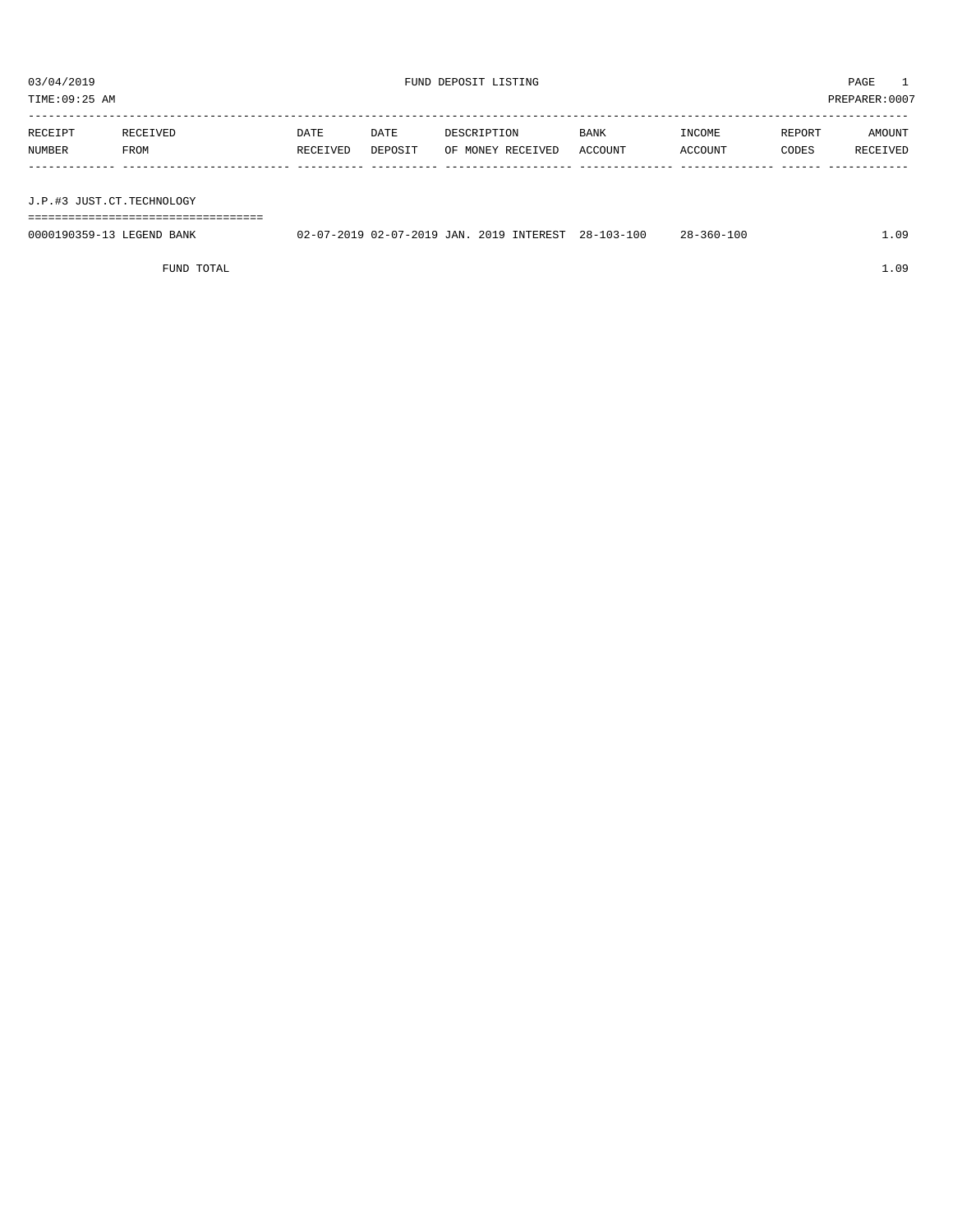TIME:09:25 AM PREPARER:0007

| RECEIPT | RECEIVED | DATE     | DATE    | DESCRIPTION       | <b>BANK</b> | INCOME  | REPORT | AMOUNT   |
|---------|----------|----------|---------|-------------------|-------------|---------|--------|----------|
| NUMBER  | FROM     | RECEIVED | DEPOSIT | OF MONEY RECEIVED | ACCOUNT     | ACCOUNT | CODES  | RECEIVED |
|         |          |          |         |                   |             |         |        |          |

DISTRICT CT.RECORDS ARCHIVE

===================================

| 0000190359-14 LEGEND BANK | 02-07-2019 02-07-2019 JAN. 2019 INTEREST 34-103-100 |  |  | $34 - 360 - 100$ | 5.47 |
|---------------------------|-----------------------------------------------------|--|--|------------------|------|
|                           |                                                     |  |  |                  |      |

FUND TOTAL  $5.47$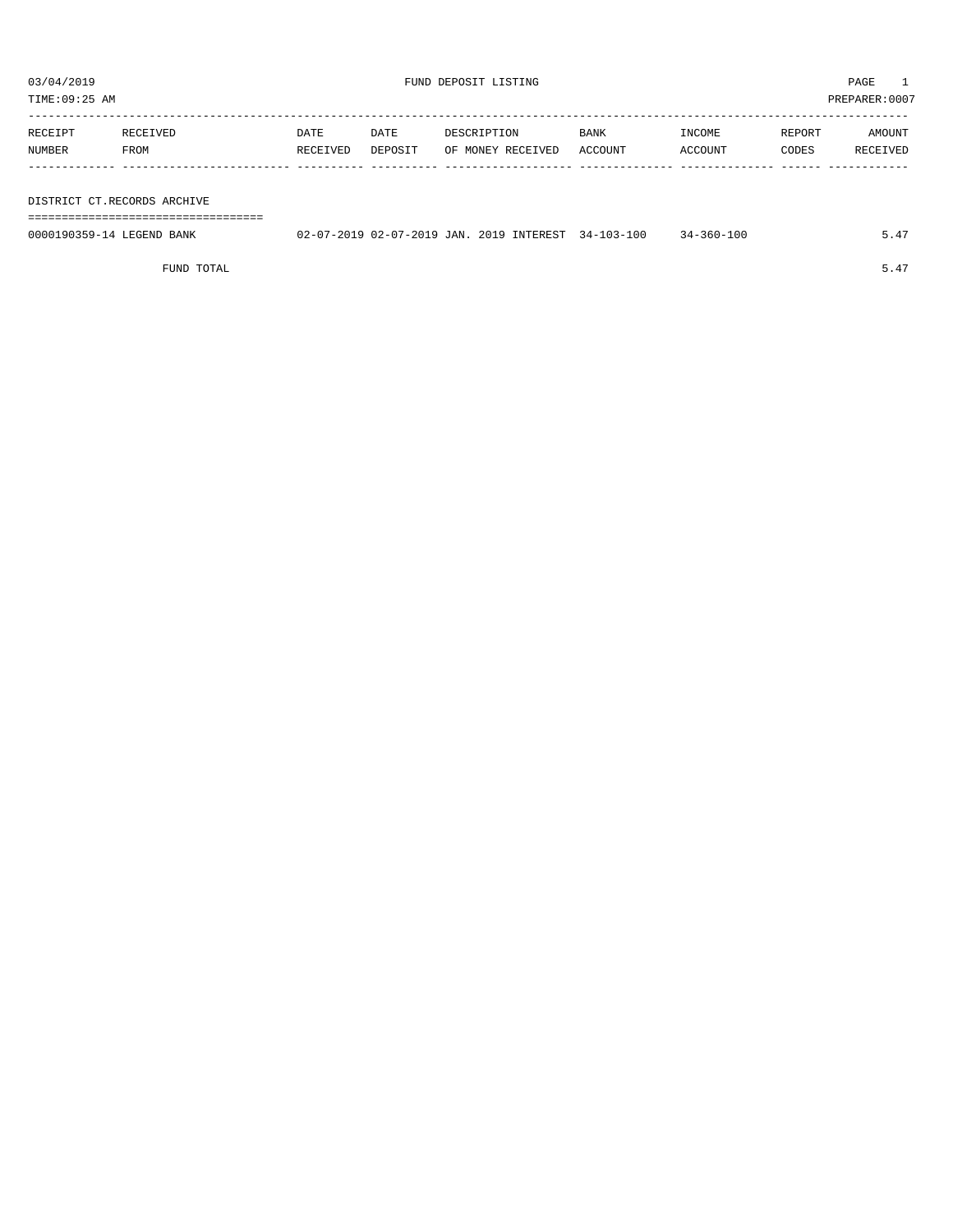|         | TIME:09:25 AM    |          |          |         |                   |             |         |        | PREPARER: 0007 |
|---------|------------------|----------|----------|---------|-------------------|-------------|---------|--------|----------------|
|         |                  |          |          |         |                   |             |         |        |                |
| RECEIPT |                  | RECEIVED | DATE     | DATE    | DESCRIPTION       | <b>BANK</b> | INCOME  | REPORT | AMOUNT         |
| NUMBER  |                  | FROM     | RECEIVED | DEPOSIT | OF MONEY RECEIVED | ACCOUNT     | ACCOUNT | CODES  | RECEIVED       |
|         |                  |          |          |         |                   |             |         |        |                |
|         |                  |          |          |         |                   |             |         |        |                |
|         | LAW LIBRARY FUND |          |          |         |                   |             |         |        |                |
|         |                  |          |          |         |                   |             |         |        |                |

0000190359-15 LEGEND BANK 02-07-2019 02-07-2019 JAN. 2019 INTEREST 35-103-100 35-360-100 31.21

FUND TOTAL 31.21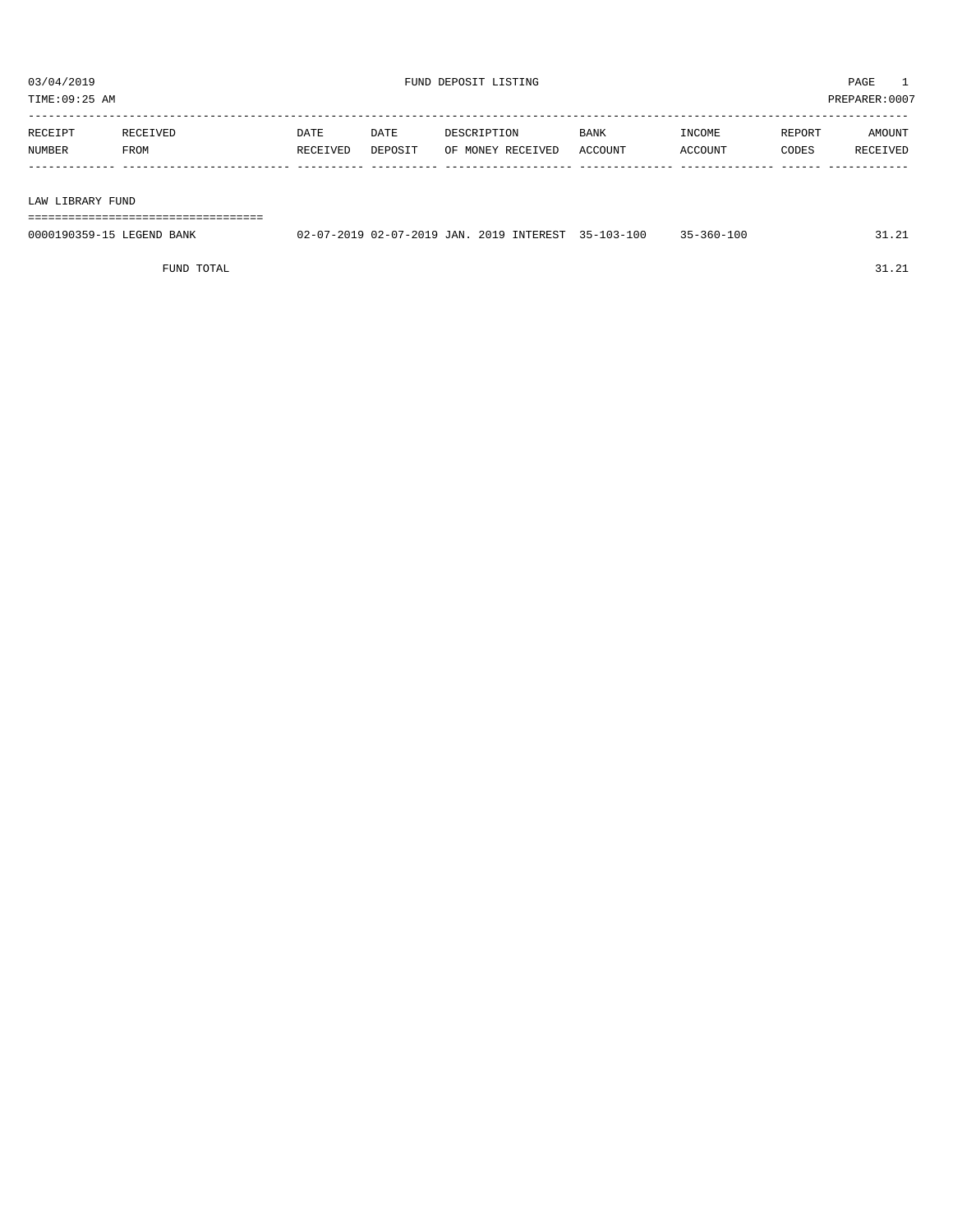03/04/2019 FUND DEPOSIT LISTING PAGE 1

| RECEIPT       | RECEIVED | DATE     | DATE    | DESCRIPTION       | <b>BANK</b> | INCOME  | REPORT | AMOUNT          |
|---------------|----------|----------|---------|-------------------|-------------|---------|--------|-----------------|
| <b>NUMBER</b> | FROM     | RECEIVED | DEPOSIT | OF MONEY RECEIVED | ACCOUNT     | ACCOUNT | CODES  | <b>RECEIVED</b> |
|               |          |          |         |                   |             |         |        |                 |
|               |          |          |         |                   |             |         |        |                 |

D.A. FEE ACCOUNT FUND

| 0000190342-01 DISTRICT ATTORNEY TRUST | 02-01-2019 02-01-2019 DISTRICT ATTORNEY F 36-103-136 |                  | 36-340-475       | 30.00    |
|---------------------------------------|------------------------------------------------------|------------------|------------------|----------|
| 0000190358-01 FANNIN COUNTY CSCD      | 02-07-2019 02-07-2019 BLOOD DRAWS                    | $36 - 103 - 136$ | $36 - 370 - 130$ | 100.01   |
| 0000190359-23 LEGEND BANK             | 02-07-2019 02-07-2019 JAN. 2019 INTEREST             | $36 - 103 - 136$ | $36 - 360 - 100$ | 1.04     |
| 0000190359-24 LEGEND BANK             | 02-07-2019 02-07-2019 JAN, 2019 INTEREST 36-103-236  |                  | $36 - 360 - 236$ | 1.38     |
| 0000190388-01 BONHAM POLICE DEPT.     | 02-20-2019 02-20-2019 SALE OF 2009 CHARGE 36-103-236 |                  | $36 - 352 - 200$ | 2,715.20 |
|                                       |                                                      |                  |                  |          |

FUND TOTAL  $2,847.63$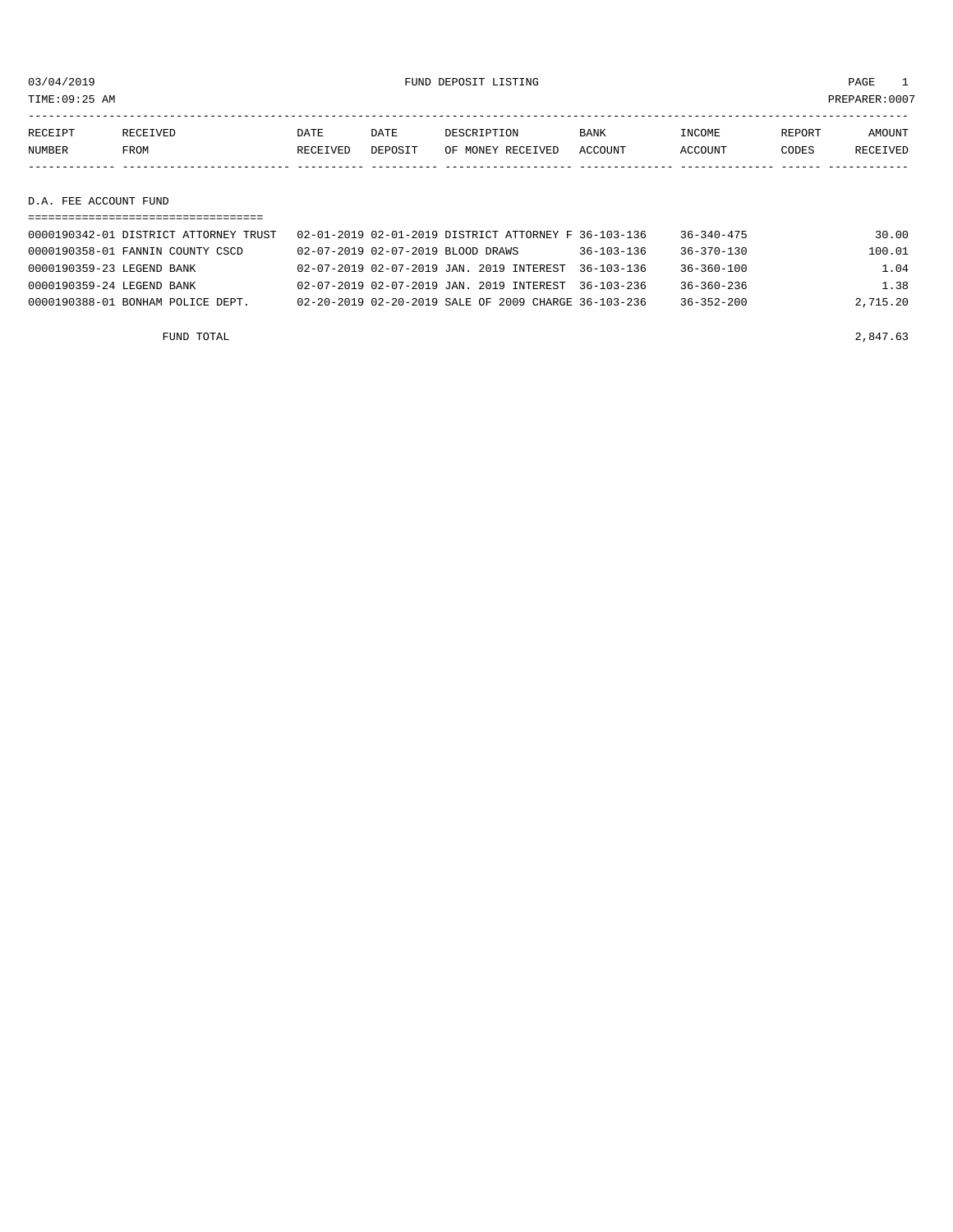TIME:09:25 AM PREPARER:0007 -----------------------------------------------------------------------------------------------------------------------------------

| <b>RECEIPT</b> |      | DATE                | DATE           |              | BANK | "NCOME         | <b>RPORT</b> |                     |
|----------------|------|---------------------|----------------|--------------|------|----------------|--------------|---------------------|
| NUMBER         | FROM | <b>ETVED</b><br>ロロム | <b>DEPOSTT</b> | IVEI<br>∩F ⊺ |      | <b>MAULINU</b> | CODES        | <b>TVEF</b><br>יה ח |
|                |      |                     |                |              |      |                |              |                     |

### CONTRABAND SEIZURE

===================================

| 0000190359-25 LEGEND BANK |  |  | 02-07-2019 02-07-2019 JAN. 2019 INTEREST 37-103-137 | $37 - 360 - 100$ | 0.28 |
|---------------------------|--|--|-----------------------------------------------------|------------------|------|
|                           |  |  |                                                     |                  |      |

FUND TOTAL 0.28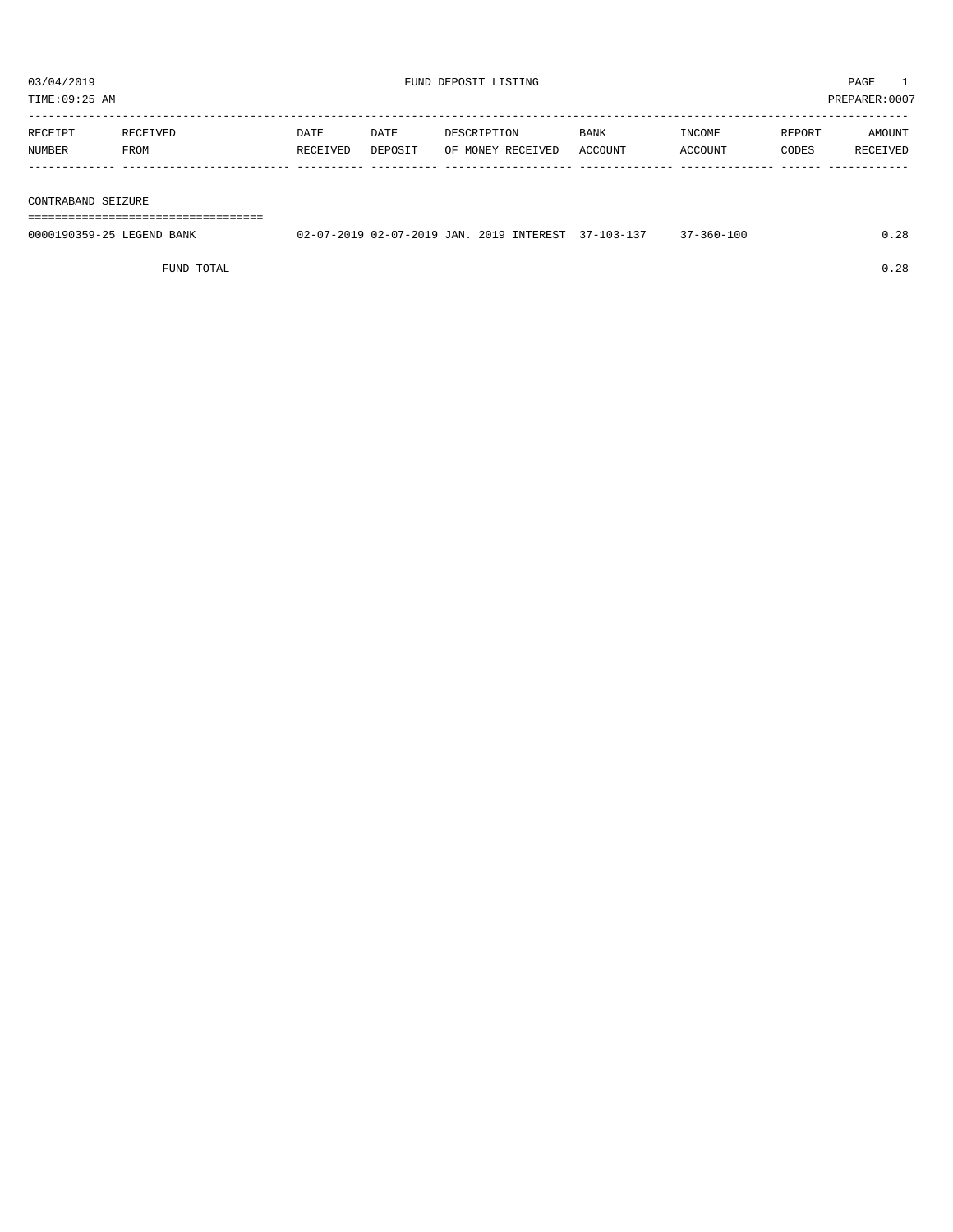TIME:09:25 AM PREPARER:0007

| RECEIPT       | RECEIVED | DATE     | DATE    | DESCRIPTION       | BANK    | INCOME  | REPORT | AMOUNT   |
|---------------|----------|----------|---------|-------------------|---------|---------|--------|----------|
| NUMBER        | FROM     | RECEIVED | DEPOSIT | OF MONEY RECEIVED | ACCOUNT | ACCOUNT | CODES  | RECEIVED |
|               |          |          |         |                   |         |         |        |          |
|               |          |          |         |                   |         |         |        |          |
| IHC CO-OP GIN |          |          |         |                   |         |         |        |          |

===================================

| 0000190344-06 TEXPOOL     | 02-01-2019 02-01-2019 JAN. 2019 INTEREST 38-103-175 |  | $38 - 360 - 100$ | 37.99 |
|---------------------------|-----------------------------------------------------|--|------------------|-------|
| 0000190359-16 LEGEND BANK | 02-07-2019 02-07-2019 JAN. 2019 INTEREST 38-103-100 |  | $38 - 360 - 100$ | 0.10  |

FUND TOTAL 38.09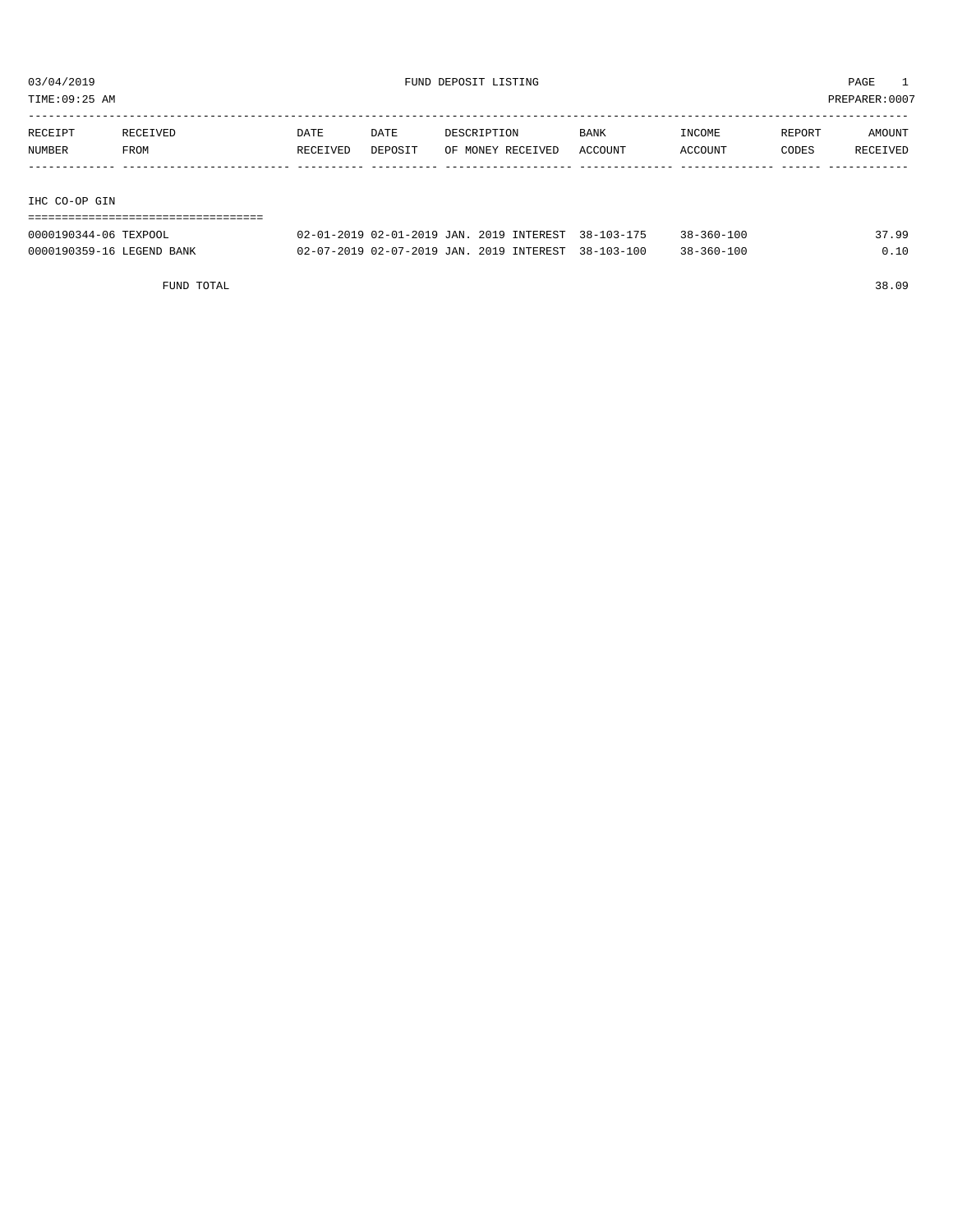| TIME: 09:25 AM |                           |                                      |          |         |                                          |                  |                  |        | PREPARER: 0007 |
|----------------|---------------------------|--------------------------------------|----------|---------|------------------------------------------|------------------|------------------|--------|----------------|
|                |                           |                                      |          |         |                                          |                  |                  |        |                |
|                | RECEIPT                   | RECEIVED                             | DATE     | DATE    | DESCRIPTION                              | <b>BANK</b>      | INCOME           | REPORT | AMOUNT         |
|                | NUMBER                    | FROM                                 | RECEIVED | DEPOSIT | OF MONEY RECEIVED                        | ACCOUNT          | ACCOUNT          | CODES  | RECEIVED       |
|                |                           |                                      |          |         |                                          |                  |                  |        |                |
|                |                           |                                      |          |         |                                          |                  |                  |        |                |
|                | IHC B.R. COOPER           |                                      |          |         |                                          |                  |                  |        |                |
|                |                           |                                      |          |         |                                          |                  |                  |        |                |
|                | 0000190344-07 TEXPOOL     |                                      |          |         | 02-01-2019 02-01-2019 JAN. 2019 INTEREST | $39 - 103 - 175$ | $39 - 360 - 100$ |        | 12.73          |
|                | 0000190359-17 LEGEND BANK |                                      |          |         | 02-07-2019 02-07-2019 JAN. 2019 INTEREST | $39 - 103 - 100$ | $39 - 360 - 100$ |        | 2.46           |
|                |                           | 0000190400-01 FANNIN COUNTY INDIGENT |          |         | 02-25-2019 02-25-2019 BONNIE RUTH COOPER | $39 - 103 - 100$ | $39 - 370 - 150$ |        | 1,180.35       |
|                |                           |                                      |          |         |                                          |                  |                  |        |                |

| FUND TOTAL | 1,195.54 |
|------------|----------|
|------------|----------|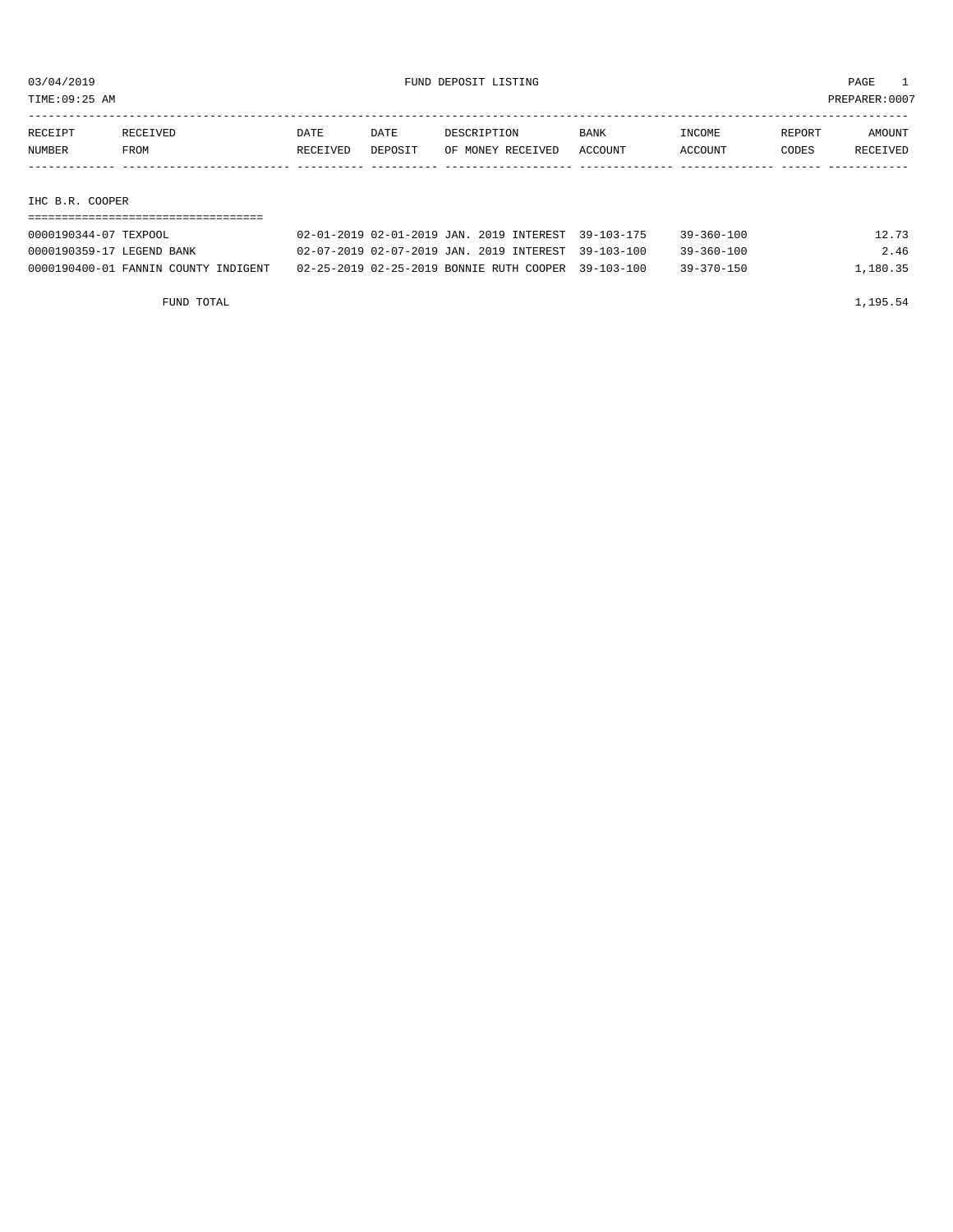TIME:09:25 AM PREPARER:0007

| RECEIPT | RECEIVED    | DATE     | DATE    | DESCRIPTION       | <b>BANK</b> | INCOME         | REPORT | AMOUNT   |
|---------|-------------|----------|---------|-------------------|-------------|----------------|--------|----------|
| NUMBER  | <b>FROM</b> | RECEIVED | DEPOSIT | OF MONEY RECEIVED | ACCOUNT     | <b>ACCOUNT</b> | CODES  | RECEIVED |
|         |             |          |         |                   |             |                |        |          |

INVESTIGATOR/LEOSE GRANT

===================================

| 0000190377-01 COMPTROLLER | 02-14-2019 02-14-2019 PEACE OFFICER ALLOC 49-103-100 |  | $49 - 330 - 475$ | 681.66 |
|---------------------------|------------------------------------------------------|--|------------------|--------|
|                           |                                                      |  |                  |        |

 $FUND$  total contracts to the contract of  $681.66$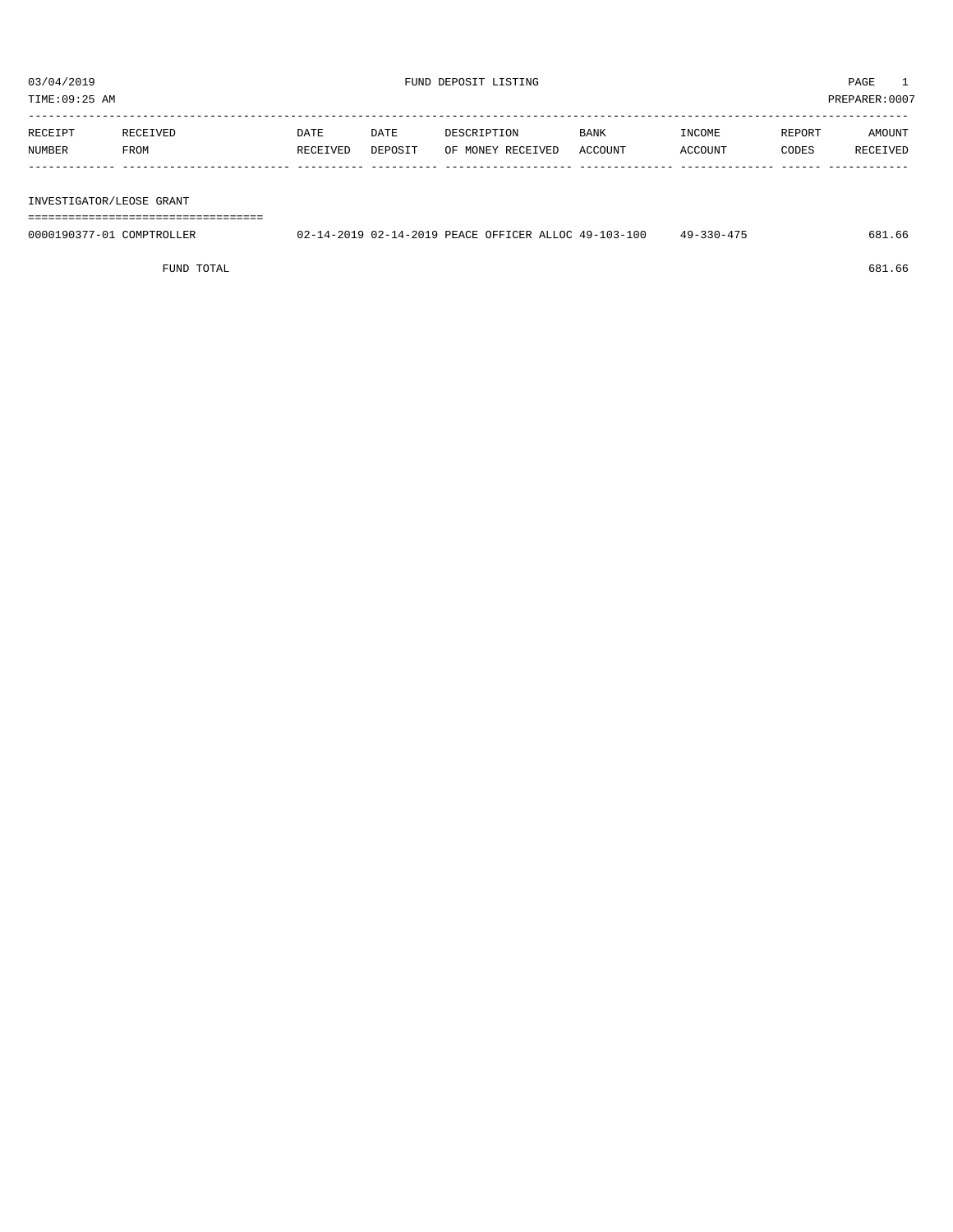TIME:09:25 AM PREPARER:0007

| RECEIPT | RECEIVED | DATE     | DATE    | DESCRIPTION       | <b>BANK</b> | INCOME  | REPORT | AMOUNT   |
|---------|----------|----------|---------|-------------------|-------------|---------|--------|----------|
| NUMBER  | FROM     | RECEIVED | DEPOSIT | OF MONEY RECEIVED | ACCOUNT     | ACCOUNT | CODES  | RECEIVED |
|         |          |          |         |                   |             |         |        |          |

CO.CLK.COURT RECORDS PRESERVATION

===================================

| 0000190359-18 LEGEND BANK | 02-07-2019 02-07-2019 JAN. 2019 INTEREST 52-103-100 |  | $52 - 360 - 100$ | 4.46 |
|---------------------------|-----------------------------------------------------|--|------------------|------|
|                           |                                                     |  |                  |      |

FUND TOTAL 2.46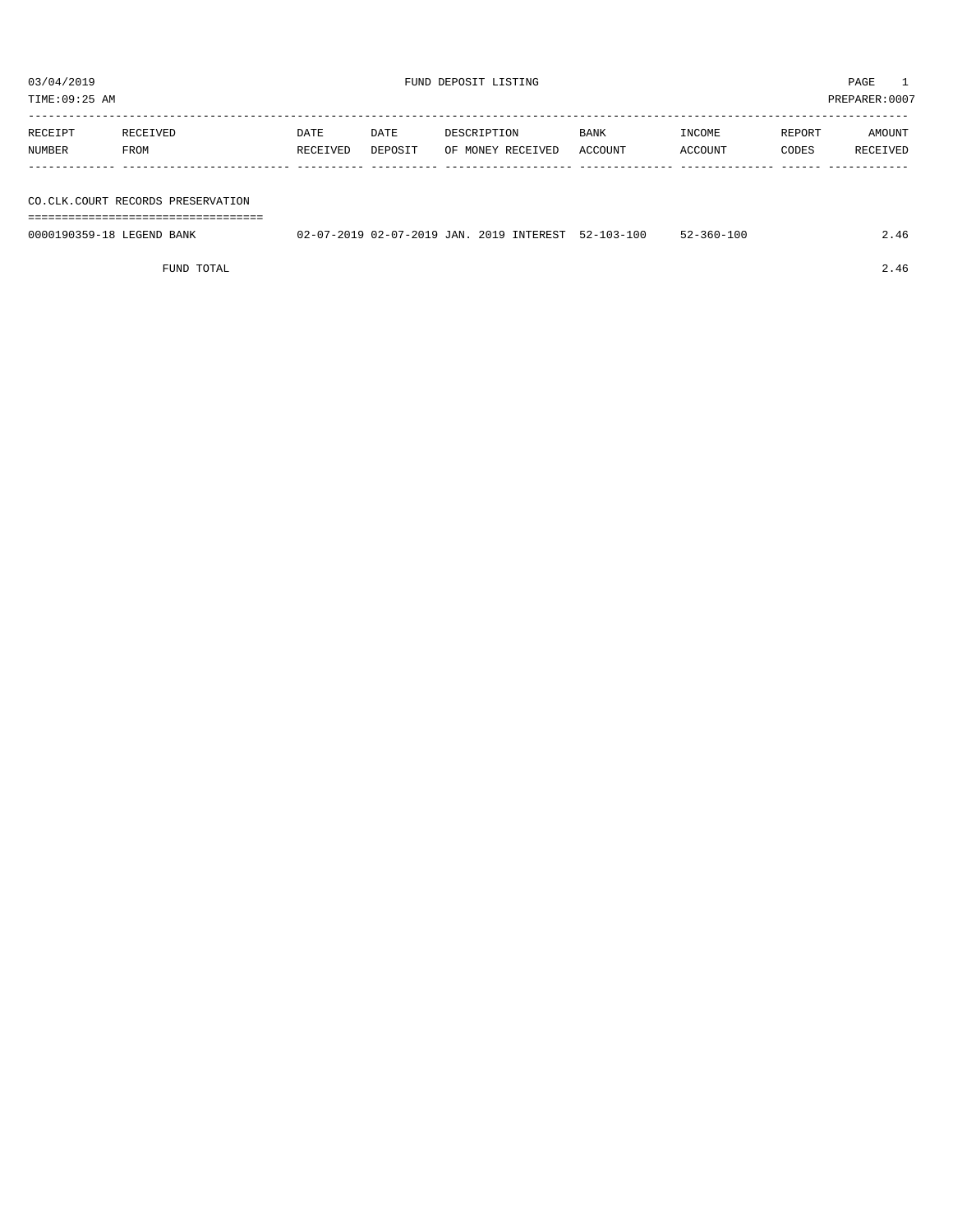| 03/04/2019<br>TIME:09:25 AM |          |          |         | FUND DEPOSIT LISTING |             |         |        | PAGE<br>PREPARER:0007 |
|-----------------------------|----------|----------|---------|----------------------|-------------|---------|--------|-----------------------|
| RECEIPT                     | RECEIVED | DATE     | DATE    | DESCRIPTION          | <b>BANK</b> | INCOME  | REPORT | AMOUNT                |
| NUMBER                      | FROM     | RECEIVED | DEPOSIT | OF MONEY RECEIVED    | ACCOUNT     | ACCOUNT | CODES  | RECEIVED              |

F.C. LAW ENFORCEMENT EDUCATION

| ------------------------  |                                                      |                  |          |
|---------------------------|------------------------------------------------------|------------------|----------|
| 0000190378-01 COMPTROLLER | 02-14-2019 02-14-2019 PEACE OFFICER ALLOC 55-103-155 | $55 - 370 - 160$ | 2,282.76 |
|                           |                                                      |                  |          |

FUND TOTAL 2,282.76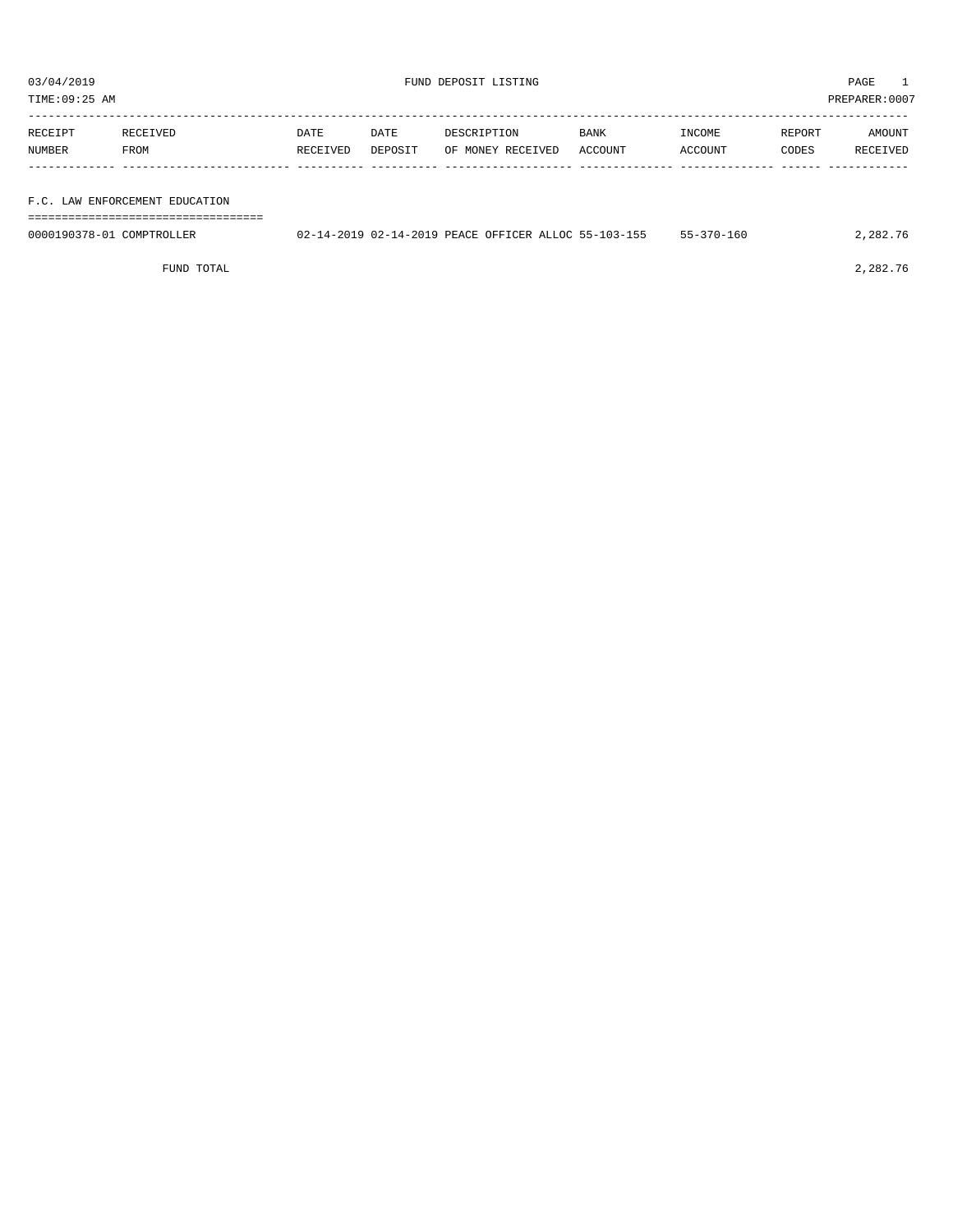TIME:09:25 AM PREPARER:0007

| RECEIPT                | RECEIVED | DATE     | DATE    | DESCRIPTION       | <b>BANK</b> | INCOME  | REPORT | AMOUNT   |
|------------------------|----------|----------|---------|-------------------|-------------|---------|--------|----------|
| NUMBER                 | FROM     | RECEIVED | DEPOSIT | OF MONEY RECEIVED | ACCOUNT     | ACCOUNT | CODES  | RECEIVED |
|                        |          |          |         |                   |             |         |        |          |
|                        |          |          |         |                   |             |         |        |          |
| F C SHERIFF FORFEITURE |          |          |         |                   |             |         |        |          |

| ------------------------- |                                                     |  |                  |      |
|---------------------------|-----------------------------------------------------|--|------------------|------|
| 0000190359-26 LEGEND BANK | 02-07-2019 02-07-2019 JAN. 2019 INTEREST 56-103-156 |  | $56 - 360 - 100$ | 2.37 |
| 0000190359-27 LEGEND BANK | 02-07-2019 02-07-2019 JAN. 2019 INTEREST 56-103-159 |  | $56 - 360 - 100$ | 0.88 |

FUND TOTAL 3.25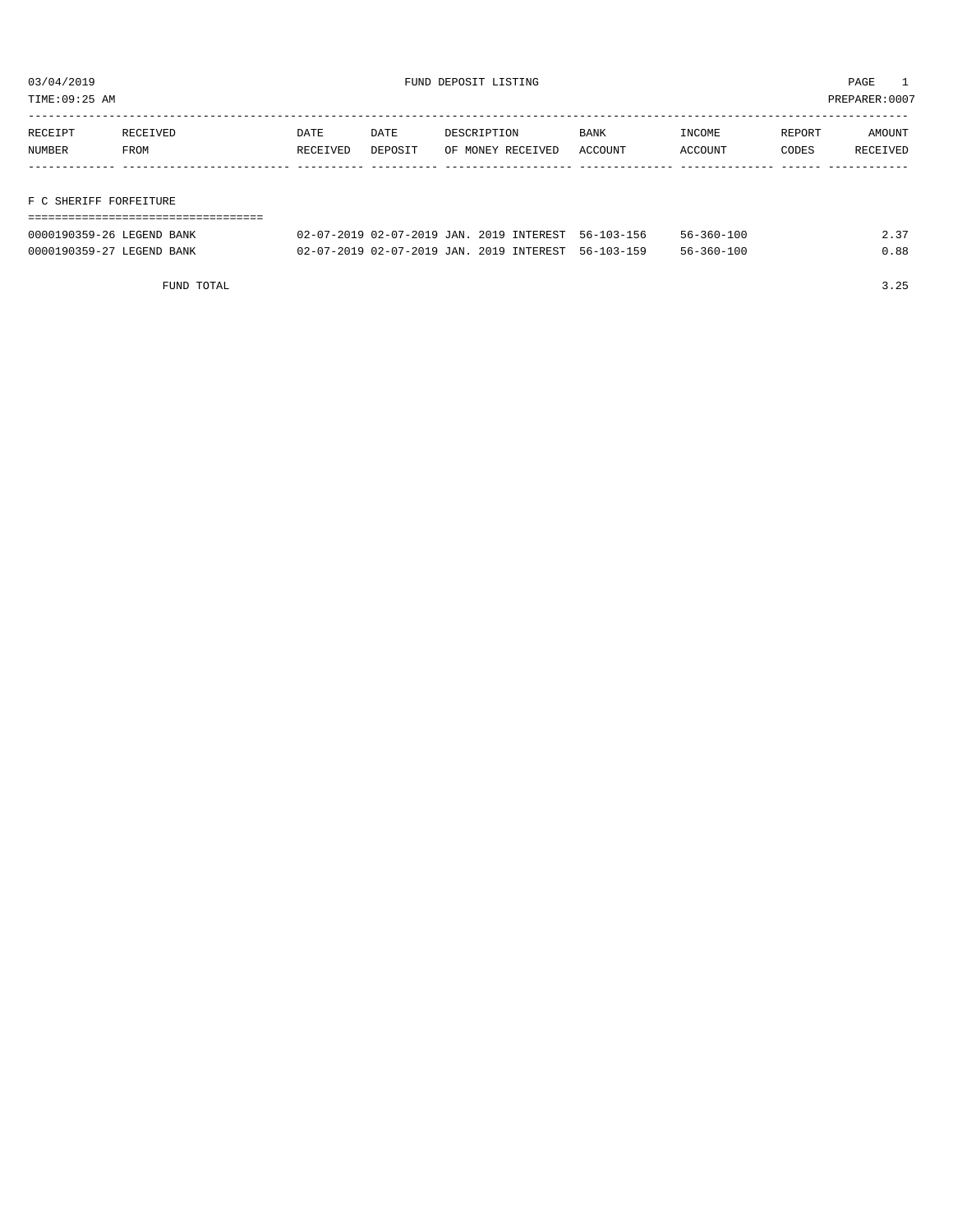TIME:09:25 AM PREPARER:0007

| RECEIPT | RECEIVED | DATE     | DATE    | DESCRIPTION       | <b>BANK</b> | <b>TNCOME</b> | REPORT | AMOUNT          |
|---------|----------|----------|---------|-------------------|-------------|---------------|--------|-----------------|
| NUMBER  | FROM     | RECEIVED | DEPOSIT | OF MONEY RECEIVED | ACCOUNT     | ACCOUNT       | CODES  | <b>RECEIVED</b> |
|         |          |          |         |                   |             |               |        |                 |

DRUG COURT PROGRAM

===================================

| 0000190359-19 LEGEND BANK | 02-07-2019 02-07-2019 JAN. 2019 INTEREST |  |  | $59 - 103 - 100$ | $59 - 360 - 100$ |  |
|---------------------------|------------------------------------------|--|--|------------------|------------------|--|
|                           |                                          |  |  |                  |                  |  |

FUND TOTAL 6.02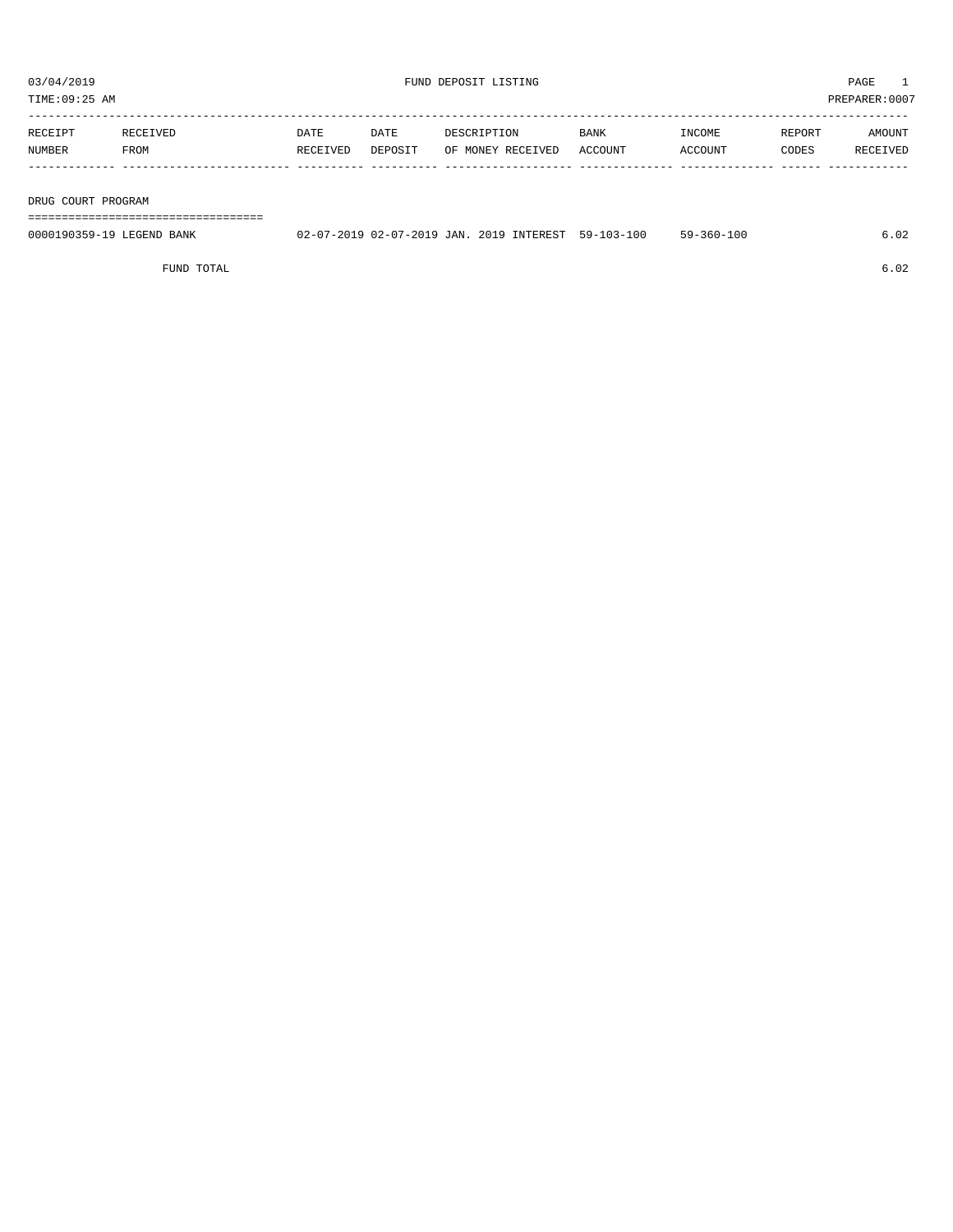| TIME:09:25 AM<br>PREPARER: 0007 |                                  |          |                             |                   |                  |            |        |           |  |  |
|---------------------------------|----------------------------------|----------|-----------------------------|-------------------|------------------|------------|--------|-----------|--|--|
| RECEIVED<br>RECEIPT             |                                  | DATE     | DATE                        | DESCRIPTION       | <b>BANK</b>      | INCOME     | REPORT | AMOUNT    |  |  |
| NUMBER                          | FROM                             | RECEIVED | DEPOSIT                     | OF MONEY RECEIVED | ACCOUNT          | ACCOUNT    | CODES  | RECEIVED  |  |  |
|                                 |                                  |          |                             |                   |                  |            |        |           |  |  |
|                                 |                                  |          |                             |                   |                  |            |        |           |  |  |
| SINKING FUND                    |                                  |          |                             |                   |                  |            |        |           |  |  |
|                                 | 0000190354-02 APPRAISAL DISTRICT |          | 02-07-2019 02-07-2019 TAXES |                   | $60 - 103 - 100$ | 60-310-110 |        |           |  |  |
|                                 |                                  |          |                             |                   |                  |            |        | 62,445.42 |  |  |

| 0000190354-08 APPRAISAL DISTRICT | 02-07-2019 02-07-2019 TAXES |                                         | $60 - 103 - 100$ | $60 - 310 - 120$ | 363.72    |
|----------------------------------|-----------------------------|-----------------------------------------|------------------|------------------|-----------|
| 0000190371-03 APPRAISAL DISTRICT | 02-14-2019 02-14-2019 TAXES |                                         | $60 - 103 - 100$ | $60 - 310 - 110$ | 38,337.62 |
| 0000190371-09 APPRAISAL DISTRICT |                             | 02-14-2019 02-14-2019 TAXES             | $60 - 103 - 100$ | $60 - 310 - 120$ | 119.21    |
| 0000190392-03 APPRAISAL DISTRICT | 02-21-2019 02-21-2019 TAXES |                                         | $60 - 103 - 100$ | $60 - 310 - 110$ | 1,606.08  |
| 0000190392-09 APPRAISAL DISTRICT |                             | $02 - 21 - 2019$ $02 - 21 - 2019$ TAXES | $60 - 103 - 100$ | $60 - 310 - 120$ | 161.00    |
| 0000190411-03 APPRAISAL DISTRICT |                             | 02-28-2019 02-28-2019 TAXES             | $60 - 103 - 100$ | $60 - 310 - 110$ | 3,418.89  |
| 0000190411-09 APPRAISAL DISTRICT |                             | 02-28-2019 02-28-2019 TAXES             | $60 - 103 - 100$ | $60 - 310 - 120$ | 147.13    |
|                                  |                             |                                         |                  |                  |           |

FUND TOTAL 106,599.07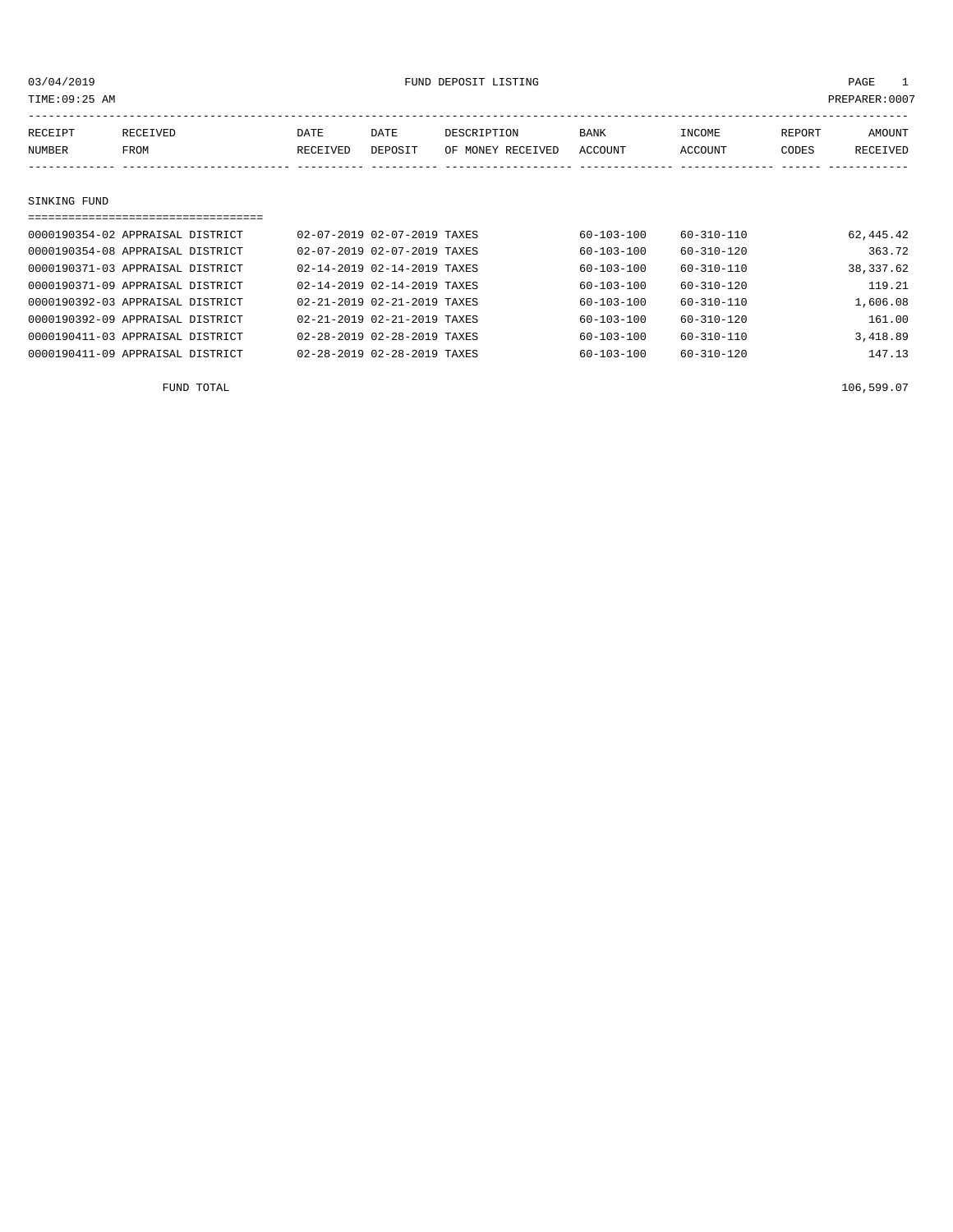| 03/04/2019<br>TIME:09:25 AM |                                                                           |                  |                 | FUND DEPOSIT LISTING             |                        |                   |                 | PAGE<br>PREPARER: 0007 |
|-----------------------------|---------------------------------------------------------------------------|------------------|-----------------|----------------------------------|------------------------|-------------------|-----------------|------------------------|
| RECEIPT<br>NUMBER           | RECEIVED<br>FROM                                                          | DATE<br>RECEIVED | DATE<br>DEPOSIT | DESCRIPTION<br>OF MONEY RECEIVED | <b>BANK</b><br>ACCOUNT | INCOME<br>ACCOUNT | REPORT<br>CODES | AMOUNT<br>RECEIVED     |
|                             | DIST.CLK.COURT RECORDS PRESERVATION<br>================================== |                  |                 |                                  |                        |                   |                 |                        |

0000190359-20 LEGEND BANK 02-07-2019 02-07-2019 JAN. 2019 INTEREST 62-103-100 62-360-100 62-360-100

FUND TOTAL 6.02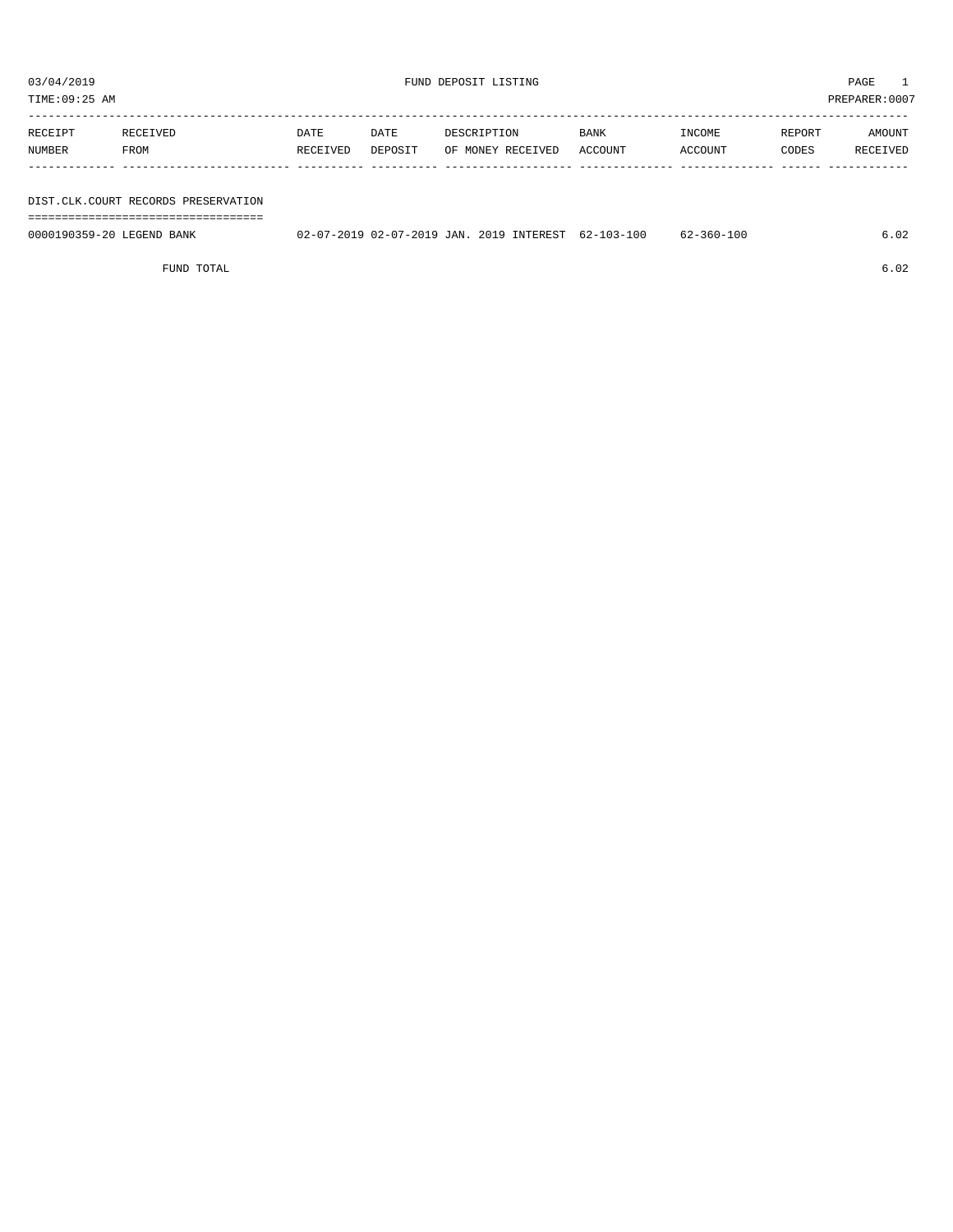| TIME:09:25 AM |          |          |         |                   |             |                |        | PREPARER: 0007 |
|---------------|----------|----------|---------|-------------------|-------------|----------------|--------|----------------|
| RECEIPT       | RECEIVED | DATE     | DATE    | DESCRIPTION       | <b>BANK</b> | INCOME         | REPORT | AMOUNT         |
| NUMBER        | FROM     | RECEIVED | DEPOSIT | OF MONEY RECEIVED | ACCOUNT     | <b>ACCOUNT</b> | CODES  | RECEIVED       |
|               |          |          |         |                   |             |                |        |                |

LAW ENF.EDUCATION CONST.#1

===================================

| 0000190379-01<br>COMPTROLLER | 02-14-2019 02-14-2019 PEACE OFFICER ALLOC 63-103-100 |  |  | $63 - 370 - 160$ | $ -$ |
|------------------------------|------------------------------------------------------|--|--|------------------|------|
|                              |                                                      |  |  |                  |      |

FUND TOTAL 681.52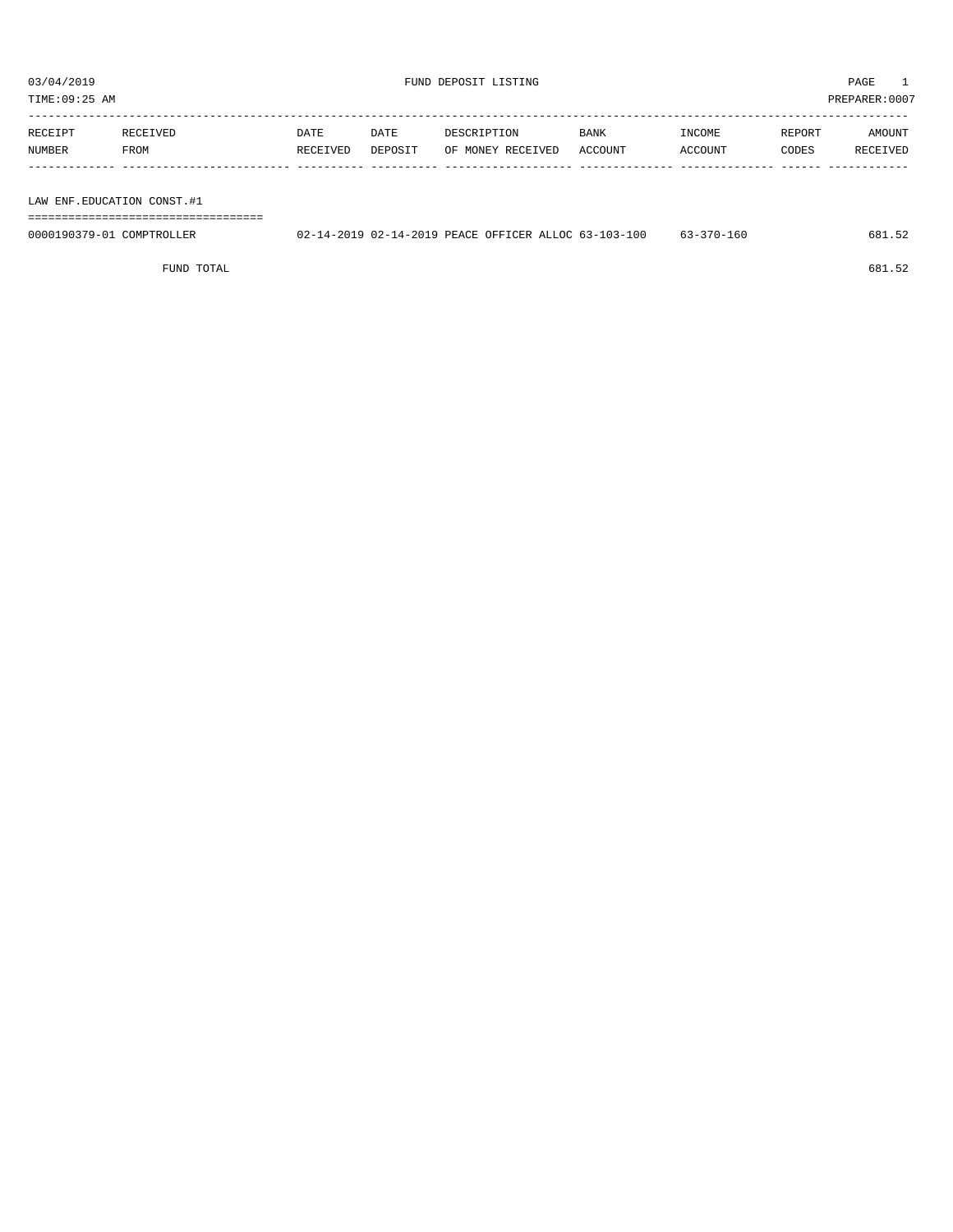| TIME:09:25 AM |          |             |         |                   |             |                |        | PREPARER: 0007 |
|---------------|----------|-------------|---------|-------------------|-------------|----------------|--------|----------------|
| RECEIPT       | RECEIVED | <b>DATE</b> | DATE    | DESCRIPTION       | <b>BANK</b> | INCOME         | REPORT | <b>AMOUNT</b>  |
| NUMBER        | FROM     | RECEIVED    | DEPOSIT | OF MONEY RECEIVED | ACCOUNT     | <b>ACCOUNT</b> | CODES  | RECEIVED       |

LAW ENF.EDUCATION CONST.#2

===================================

| 0000190380-01 COMPTROLLER | 02-14-2019 02-14-2019 PEACE OFFICER ALLOC 64-103-100 | 64-370-160 | 681<br>$\perp$ . 62 |
|---------------------------|------------------------------------------------------|------------|---------------------|
|                           |                                                      |            |                     |

FUND TOTAL  $681.62$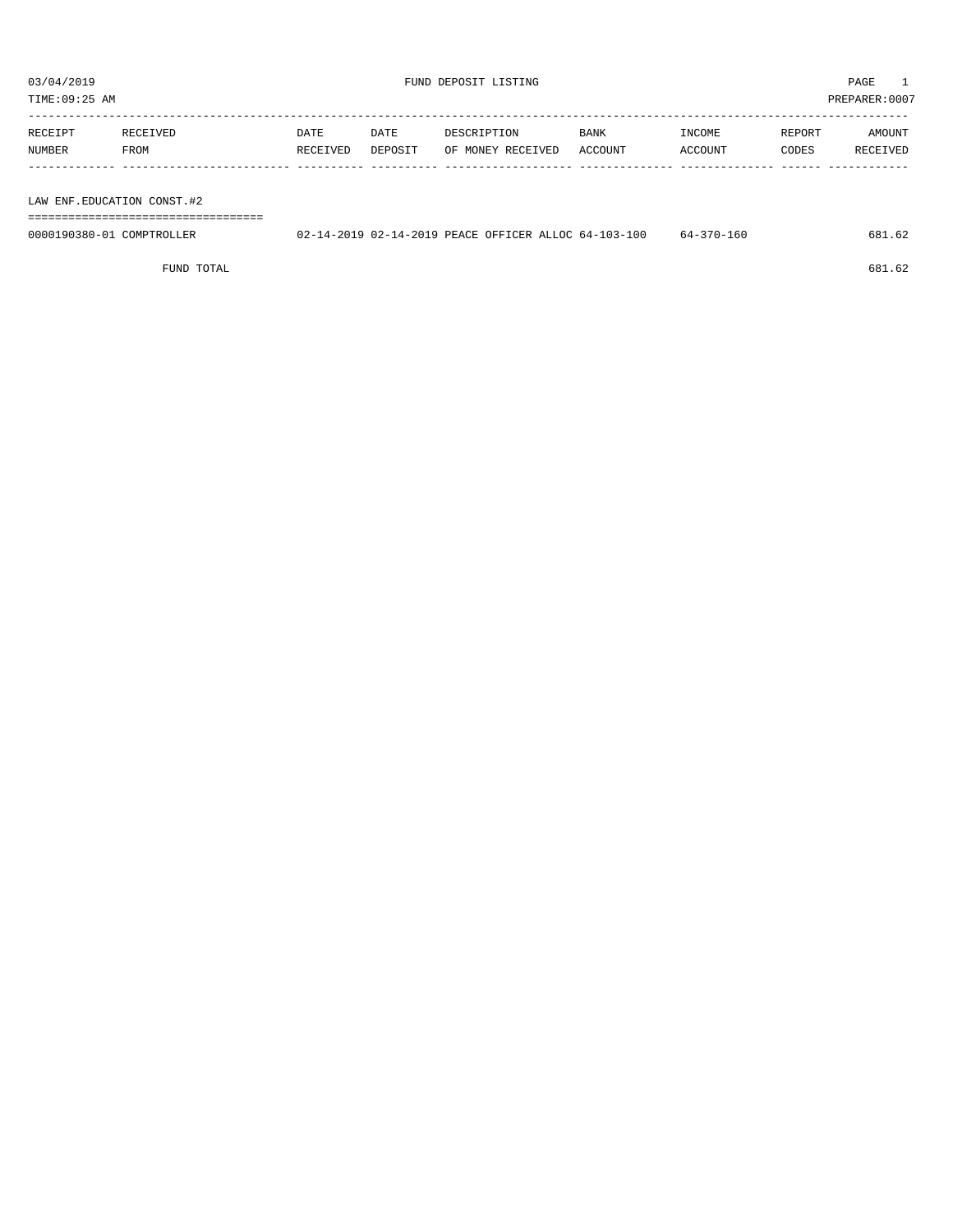| TIME:09:25 AM |          |          |         |                   |             |                |        | PREPARER: 0007 |
|---------------|----------|----------|---------|-------------------|-------------|----------------|--------|----------------|
| RECEIPT       | RECEIVED | DATE     | DATE    | DESCRIPTION       | <b>BANK</b> | INCOME         | REPORT | <b>AMOUNT</b>  |
| NUMBER        | FROM     | RECEIVED | DEPOSIT | OF MONEY RECEIVED | ACCOUNT     | <b>ACCOUNT</b> | CODES  | RECEIVED       |

LAW ENF.EDUCATION CONST.#3

===================================

| 0000190381-01 COMPTROLLER | 02-14-2019 02-14-2019 PEACE OFFICER ALLOC 65-103-100 |  | 65-370-160 | 681.52 |
|---------------------------|------------------------------------------------------|--|------------|--------|
|                           |                                                      |  |            |        |

FUND TOTAL 681.52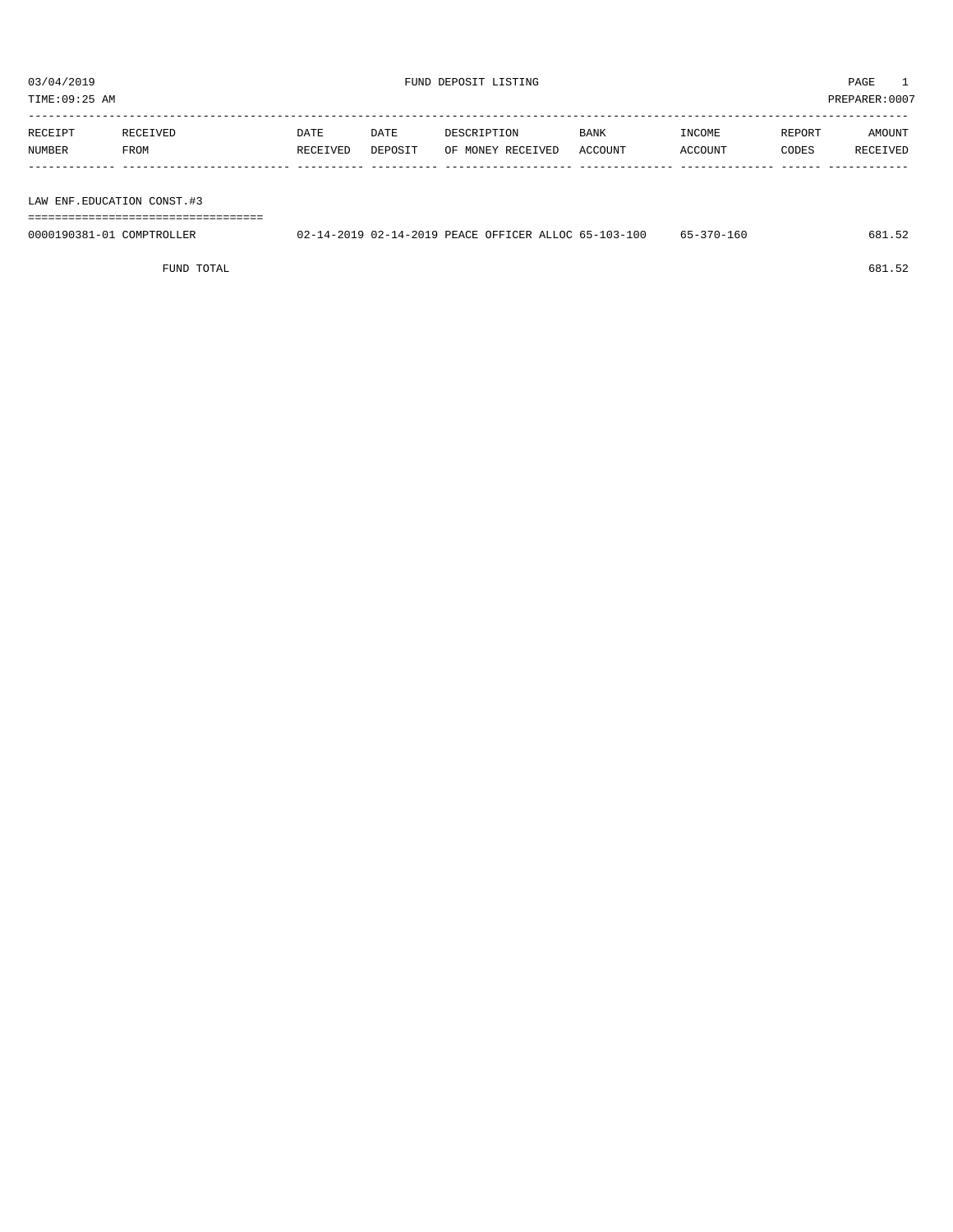| TIME:09:25 AM             |                                 |          |                                          |             |                   |             |            |        | PREPARER: 0007 |
|---------------------------|---------------------------------|----------|------------------------------------------|-------------|-------------------|-------------|------------|--------|----------------|
| RECEIPT                   | RECEIVED                        | DATE     | DATE                                     | DESCRIPTION |                   | <b>BANK</b> | INCOME     | REPORT | AMOUNT         |
| NUMBER                    | FROM                            | RECEIVED | DEPOSIT                                  |             | OF MONEY RECEIVED | ACCOUNT     | ACCOUNT    | CODES  | RECEIVED       |
|                           |                                 |          |                                          |             |                   |             |            |        |                |
|                           | 2017 GO BONDS-CONSTRUCTION FUND |          |                                          |             |                   |             |            |        |                |
|                           |                                 |          |                                          |             |                   |             |            |        |                |
| 0000190359-30 LEGEND BANK |                                 |          | 02-07-2019 02-07-2019 JAN. 2019 INTEREST |             |                   | 66-103-166  | 66-360-166 |        | 4,853.81       |

FUND TOTAL  $4,853.81$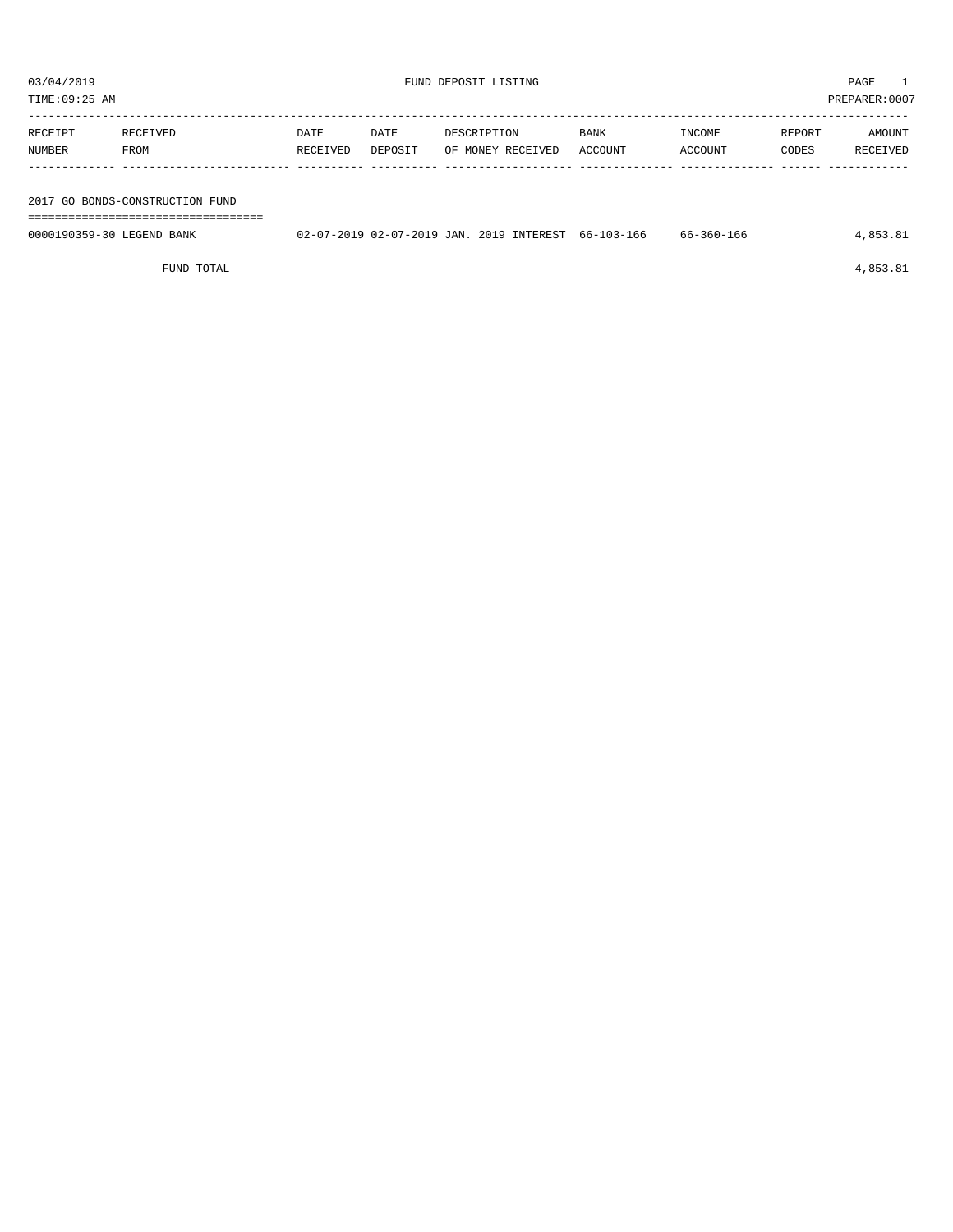| TIME:09:25 AM     |          |          |         |                   |         |         |        | PREPARER:0007 |
|-------------------|----------|----------|---------|-------------------|---------|---------|--------|---------------|
|                   |          |          |         |                   |         |         |        |               |
| RECEIPT           | RECEIVED | DATE     | DATE    | DESCRIPTION       | BANK    | INCOME  | REPORT | AMOUNT        |
| NUMBER            | FROM     | RECEIVED | DEPOSIT | OF MONEY RECEIVED | ACCOUNT | ACCOUNT | CODES  | RECEIVED      |
|                   |          |          |         |                   |         |         |        |               |
|                   |          |          |         |                   |         |         |        |               |
| RIGHT OF WAY FUND |          |          |         |                   |         |         |        |               |
|                   |          |          |         |                   |         |         |        |               |

| 0000190344-08 TEXPOOL     | 02-01-2019 02-01-2019 JAN. 2019 INTEREST 70-103-175 |  | $70 - 360 - 100$ | 167.73 |
|---------------------------|-----------------------------------------------------|--|------------------|--------|
| 0000190359-21 LEGEND BANK | 02-07-2019 02-07-2019 JAN. 2019 INTEREST 70-103-100 |  | $70 - 360 - 100$ | .01    |

FUND TOTAL 170.74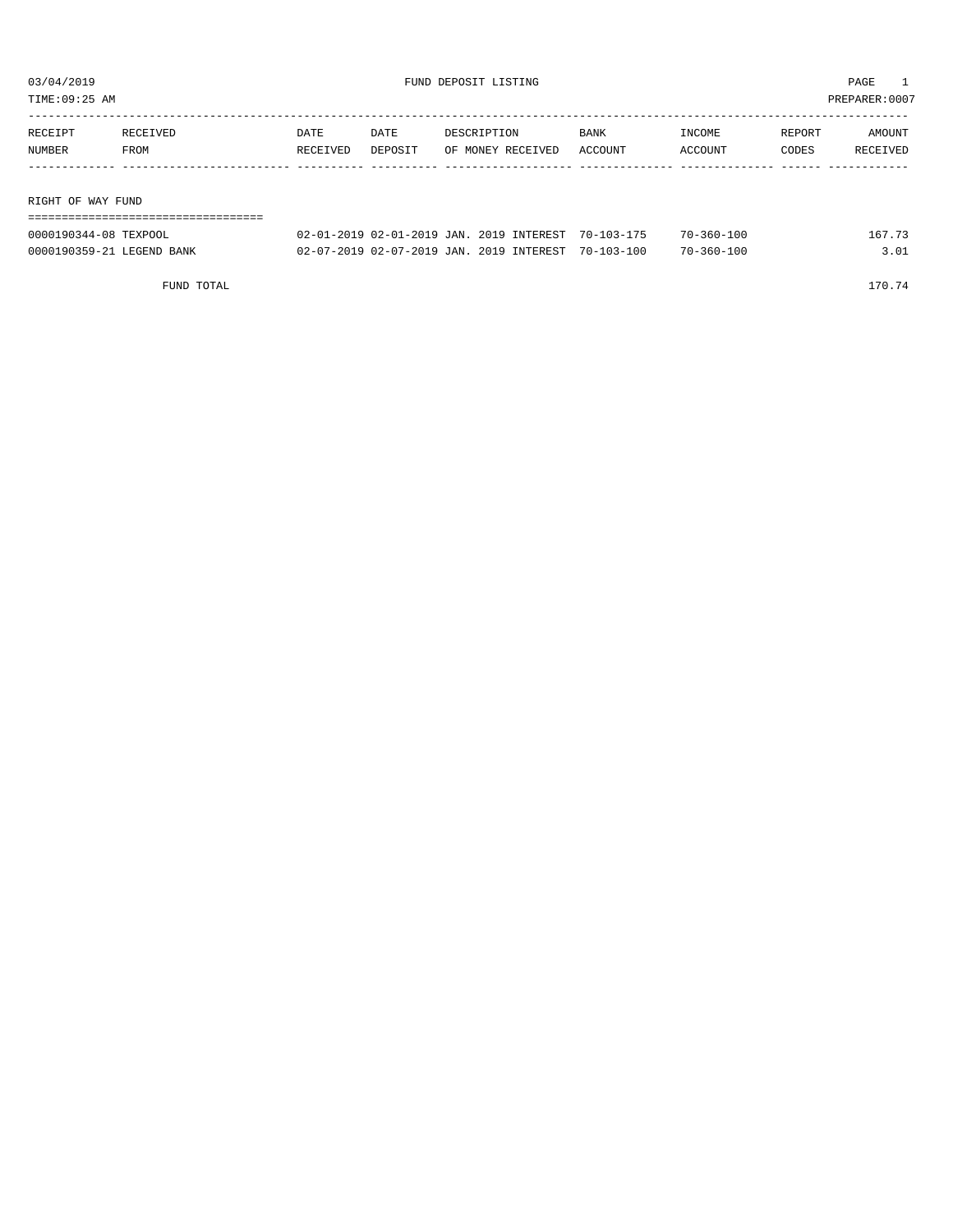03/04/2019 FUND DEPOSIT LISTING PAGE 1

| RECEIPT | RECEIVED | DATE     | DATE    | DESCRIPTION       | <b>BANK</b> | INCOME  | <b>REPORT</b> | AMOUNT          |
|---------|----------|----------|---------|-------------------|-------------|---------|---------------|-----------------|
| NUMBER  | FROM     | RECEIVED | DEPOSIT | OF MONEY RECEIVED | ACCOUNT     | ACCOUNT | CODES         | <b>RECEIVED</b> |
|         |          |          |         |                   |             |         |               |                 |

JUVENILE PROBATION

| 0000190401-01 JUVENILE PROBATION |  | 02-25-2019 02-25-2019 PID-2248 DEFERRED              |  | 87-103-187                                                       | $87 - 340 - 575$ | 5.00  |
|----------------------------------|--|------------------------------------------------------|--|------------------------------------------------------------------|------------------|-------|
| 0000190402-01 JUVENILE PROBATION |  | 02-25-2019 02-25-2019 PID-2230- PROBATION 87-103-187 |  |                                                                  | $87 - 340 - 575$ | 15.75 |
| 0000190402-02 JUVENILE PROBATION |  |                                                      |  | $02 - 25 - 2019$ $02 - 25 - 2019$ PID-2230 - RESTITUT 87-103-187 | $87 - 340 - 576$ | 44.25 |
| 0000190403-01 JUVENILE PROBATION |  |                                                      |  | $02 - 25 - 2019$ $02 - 25 - 2019$ PID-2243 - PROBATIO 87-103-187 | 87-340-575       | 40.00 |
| 0000190404-01 JUVENILE PROBATION |  |                                                      |  | 02-25-2019 02-25-2019 PID- 2177 - PROBATI 87-103-187             | $87 - 340 - 575$ | 10.00 |
|                                  |  |                                                      |  |                                                                  |                  |       |

FUND TOTAL 115.00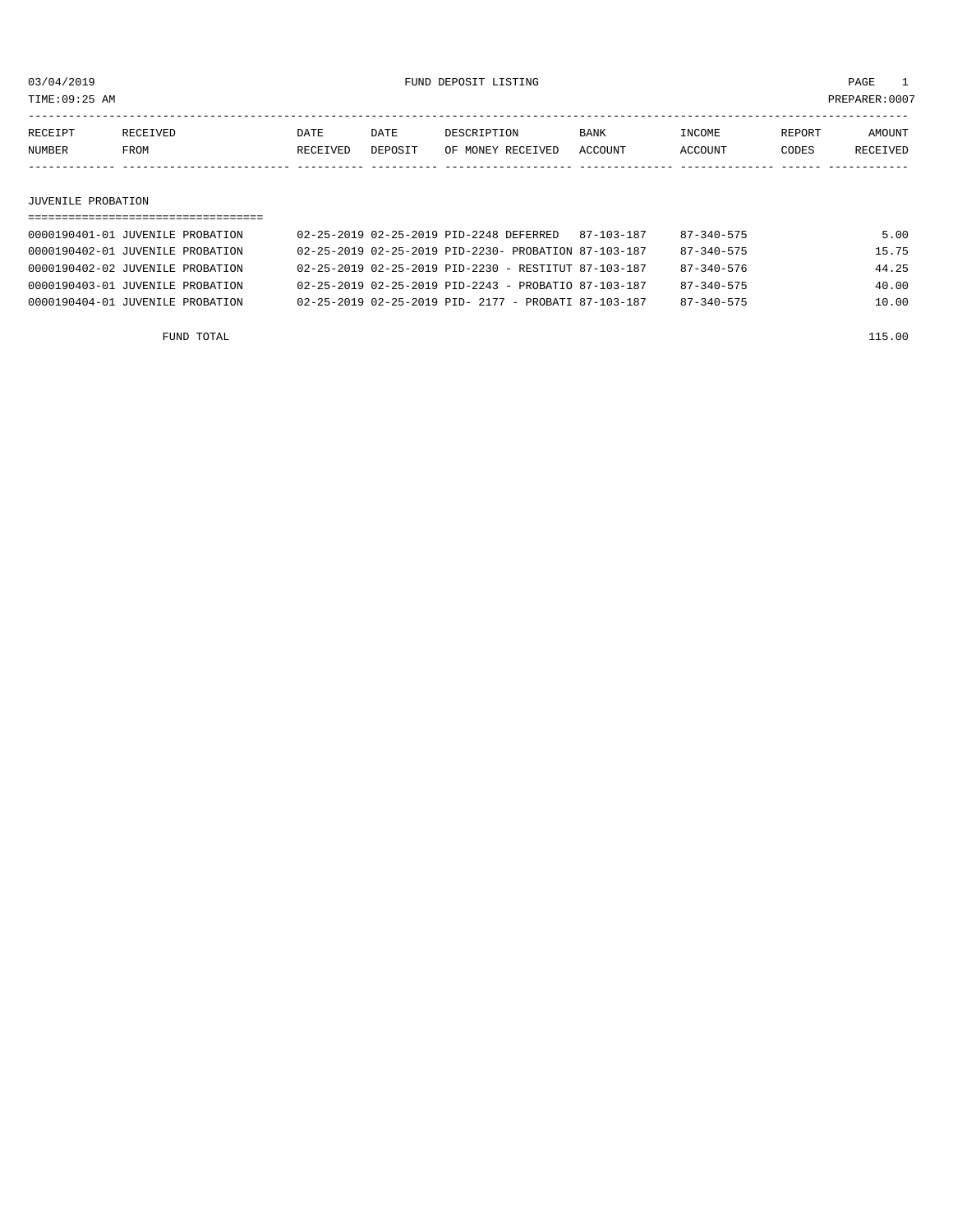03/04/2019 FUND DEPOSIT LISTING PAGE 1

| RECEIPT | RECEIVED | DATE     | DATE    | DESCRIPTION               | BANK | INCOME  | REPORT | AMOUNT   |
|---------|----------|----------|---------|---------------------------|------|---------|--------|----------|
| NUMBER  | FROM     | RECEIVED | DEPOSIT | OF MONEY RECEIVED ACCOUNT |      | ACCOUNT | CODES  | RECEIVED |
|         |          |          |         |                           |      |         |        |          |

## TEXAS JUVENILE JUSTICE DEPT.

| ================================== |                                       |                                                      |                  |                  |           |
|------------------------------------|---------------------------------------|------------------------------------------------------|------------------|------------------|-----------|
| 0000190359-28 LEGEND BANK          |                                       | 02-07-2019 02-07-2019 JAN. 2019 INTEREST             | $89 - 103 - 992$ | $89 - 360 - 189$ | 18.32     |
| 0000190376-01 T.J.J.D.             | 02-14-2019 02-14-2019 BASIC           |                                                      | $89 - 103 - 993$ | 89-330-915       | 10,081.00 |
| 0000190376-02 T.J.J.D.             | 02-14-2019 02-14-2019 COMM. PROG.     |                                                      | 89-103-994       | 89-330-916       | 6.708.00  |
| 0000190376-03 T.J.J.D.             | $02 - 14 - 2019$ $02 - 14 - 2019$ PPA |                                                      | $89 - 103 - 996$ | 89-330-917       | 684.00    |
| $0000190376 - 04$ T.J.J.D.         | 02-14-2019 02-14-2019 COMM. DIV.      |                                                      | $89 - 103 - 997$ | $89 - 330 - 918$ | 832.00    |
| 0000190376-05 T.J.J.D.             | 02-14-2019 02-14-2019 MENTAL HEALTH   |                                                      | $89 - 103 - 998$ | $89 - 330 - 919$ | 1,276.00  |
| 0000190376-06 T.J.J.D.             | $02 - 14 - 2019$ $02 - 14 - 2019$ R   |                                                      | 89-103-999       | $89 - 330 - 920$ | 1,548.00  |
| 0000190387-01 JUVENILE PROBATION   |                                       | $02 - 20 - 2019$ $02 - 20 - 2019$ PID-2242 - MEDICAL | 89-103-988       | $89 - 370 - 130$ | 20.00     |

FUND TOTAL  $21,167.32$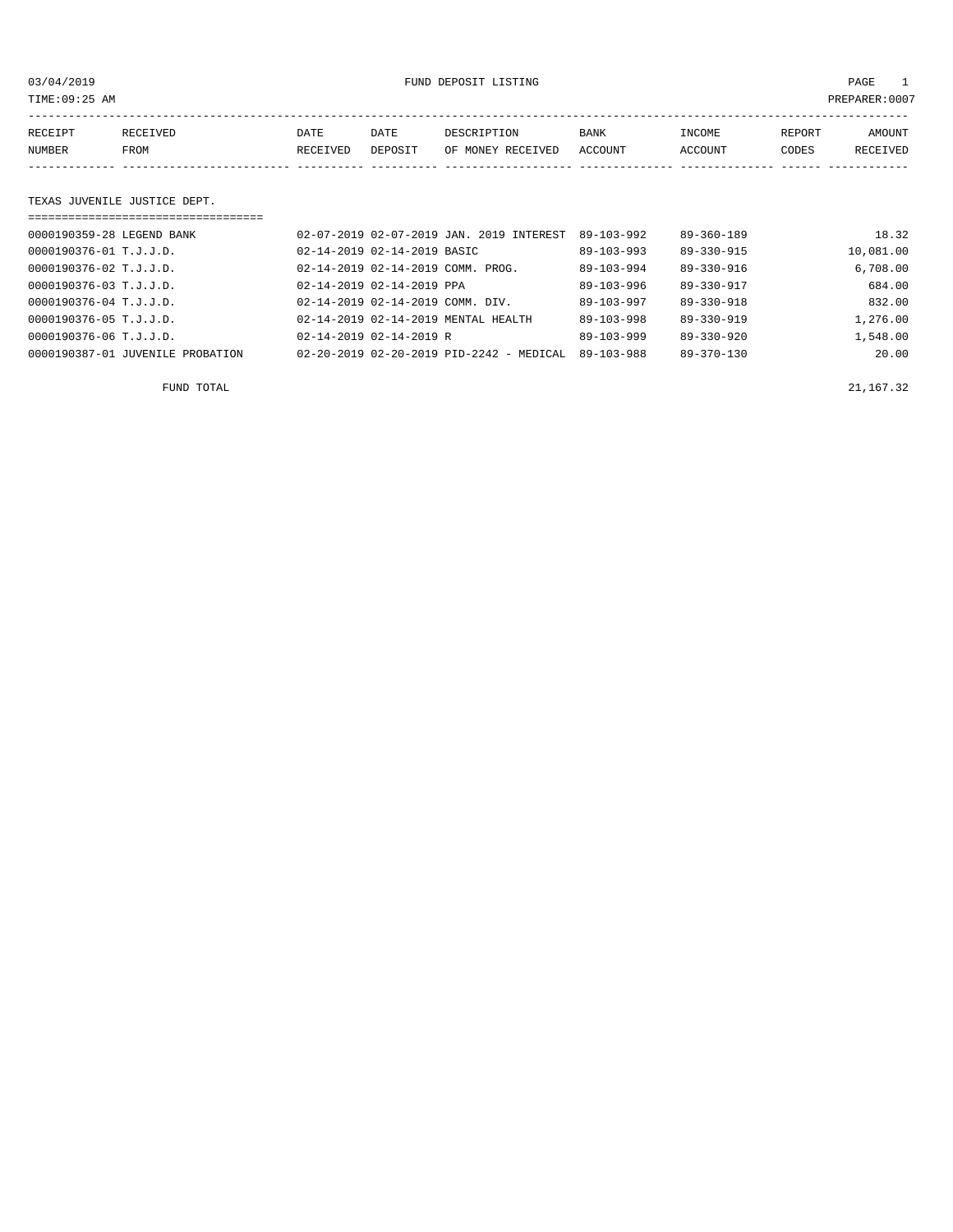TIME:09:25 AM PREPARER:0007

| RECEIPT | RECEIVED | DATE     | DATE    | DESCRIPTION       | BANK    | INCOME  | REPORT | AMOUNT   |
|---------|----------|----------|---------|-------------------|---------|---------|--------|----------|
| NUMBER  | FROM     | RECEIVED | DEPOSIT | OF MONEY RECEIVED | ACCOUNT | ACCOUNT | CODES  | RECEIVED |
|         |          |          |         |                   |         |         |        |          |
|         |          |          |         |                   |         |         |        |          |

### STATZER FUND

| -------------------------------------<br>------------------------------------- |                                 |                            |  |               |                |                  |          |
|--------------------------------------------------------------------------------|---------------------------------|----------------------------|--|---------------|----------------|------------------|----------|
| 0000190344-09<br>TEXPOOL                                                       | - 71.71<br>$\sim$ $\sim$ $\sim$ | .1-2019 JAN.<br>19 N 2-N 1 |  | 2019 INTEREST | $92 - 103 - 1$ | $92 - 360 - 100$ | $\Omega$ |

| 0000190359-22 LEGEND BANK |  | 02-07-2019 02-07-2019 JAN. 2019 INTEREST 92-103-100 |  |  | $92 - 360 - 100$ | 0.82 |
|---------------------------|--|-----------------------------------------------------|--|--|------------------|------|
|---------------------------|--|-----------------------------------------------------|--|--|------------------|------|

FUND TOTAL 82.64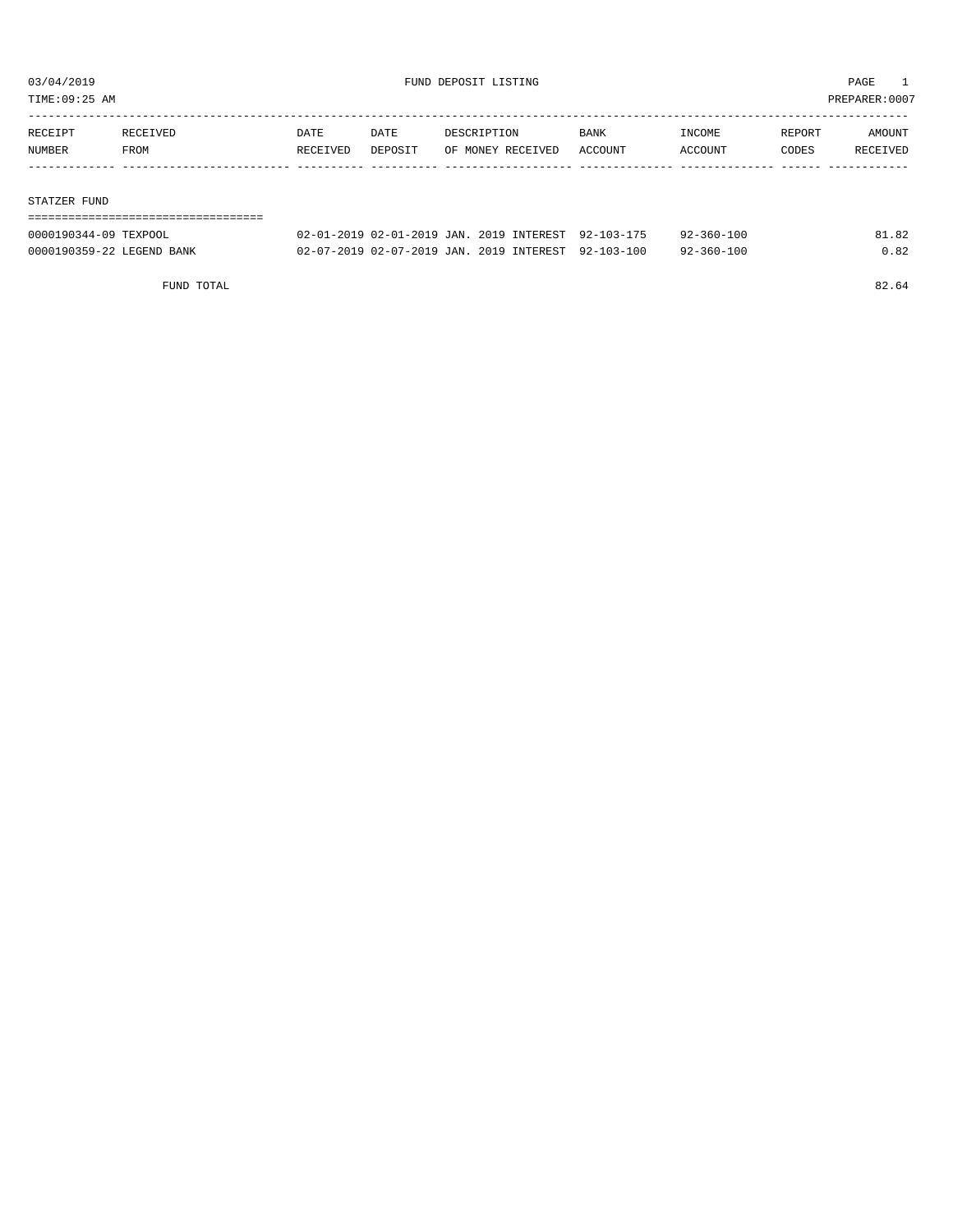TIME:09:25 AM PREPARER:0007

| RECEIPT       | RECEIVED | DATE     | DATE    | DESCRIPTION       | <b>BANK</b>    | <b>INCOME</b> | REPORT | <b>AMOUNT</b>   |
|---------------|----------|----------|---------|-------------------|----------------|---------------|--------|-----------------|
| <b>NUMBER</b> | FROM     | RECEIVED | DEPOSIT | OF MONEY RECEIVED | <b>ACCOUNT</b> | ACCOUNT       | CODES  | <b>RECEIVED</b> |
|               |          |          |         |                   |                |               |        |                 |

### PAYROLL

| 0000190363-01 CLC PROPERTIES  | 02-08-2019 02-08-2019 FEB. 2019 COBRA | 95-100-100                                                         | 95-370-130       | 2,078.20 |
|-------------------------------|---------------------------------------|--------------------------------------------------------------------|------------------|----------|
| 0000190366-01 C.D. BREWER     |                                       | 02-08-2019 02-08-2019 FEB. 2019 COBRA DEN 95-100-100               | 95-370-130       | 73.28    |
| 0000190367-01 DANNEY SKIDMORE |                                       | $0.2 - 11 - 2019$ $0.2 - 11 - 2019$ FEB. 2019 DENTAL CO 95-100-100 | $95 - 370 - 130$ | 73.28    |
| 0000190408-01 CLC PROPERTIES  | 02-27-2019 02-27-2019 MAR. 2019 COBRA | 95-100-100                                                         | $95 - 370 - 130$ | 2,078.20 |

FUND TOTAL 4,302.96